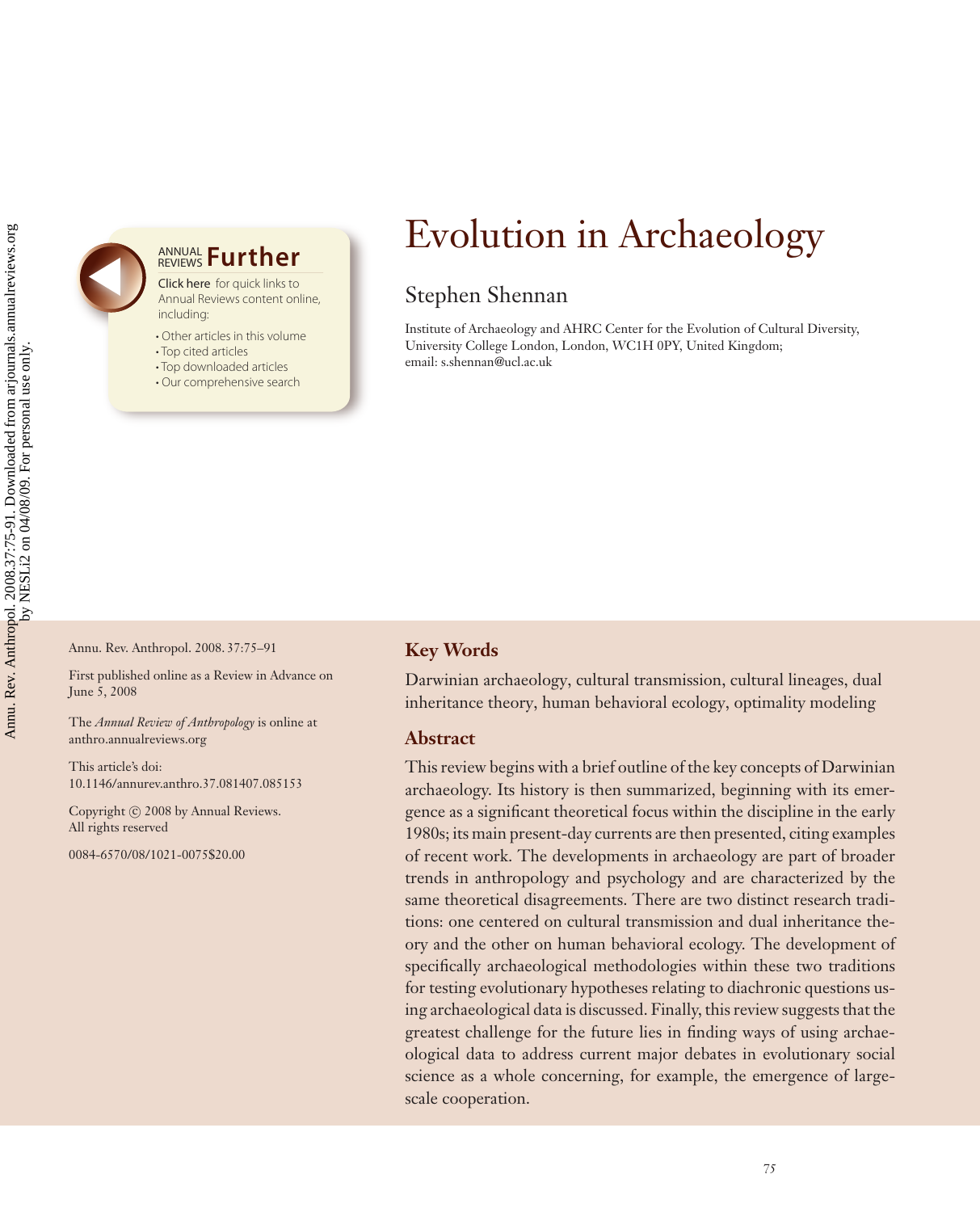#### **INTRODUCTION**

The term evolution in archaeology has accumulated an enormous range of meanings, with different implications, over many years. Traditionally, however, when not referring to the biological evolution of putatively ancestral species, it has occurred most commonly in the phrase cultural evolution (sometimes used interchangeably with social or sociocultural evolution), referring to the history of what are conceived as the key long-term trends in human history: from foraging to farming, or from farming to the origins of civilization and the state, accompanied by such developments as increased population, greater social complexity and inequality, and more complex technologies. More recently, the term has increasingly come to refer to the idea that the processes producing cultural stability and change are analogous in important respects to those of biological evolution: On this view, just as biological evolution is characterized by changing frequencies of genes in populations through time as a result of such processes as natural selection, so cultural evolution refers to the changing distributions of cultural attributes in populations, likewise affected by processes such as natural selection but also by others that have no analog in genetic evolution. In fact, to understand changing patterns of human behavior and organization we need to take account of both the biological and the cultural dimensions. It is this latter, Darwinian rather than Spencerian, sense of evolution that will be the focus of this review, but the reader will see that the Darwinian perspective also has things to say about social evolution in the traditional sense.

In this review I briefly outline the key concepts that form the basis of what it is useful to call Darwinian archaeology, then provide a summary review of its history beginning with its emergence as a significant theoretical focus within the discipline in the early 1980s, and finally outline its main present-day currents, citing examples of recent work. The developments in archaeology are part of broader trends in anthropology and psychology more generally (see e.g., Aunger 2000, Cronk et al. 2000,

Dunbar & Barrett 2007, Durham 1991, Smith & Winterhalder 1992b, Sperber 1996), but the types of data dealt with by archaeologists and the diachronic questions they generally address have led to an emphasis on some theoretical perspectives rather than others and to the development of specifically archaeological methodologies for obtaining information relevant to testing evolutionary hypotheses.

#### **THE PROCESSES OF CULTURAL EVOLUTION**

The extent to which cultural processes may be modeled in evolutionary terms remains disputed (e.g., Bamforth 2002; Fracchia & Lewontin 1999, 2005), although the way in which cultural entities and processes closely match Darwin's original formulation of the theory of evolution has recently been shown in detail by Mesoudi et al. (2006). In the most general terms, they involve parallel mechanisms for inheritance, mutation, selection, and drift.

In the case of culture, the inheritance mechanism is social learning: People learn ways to think and act from others. Of course, the routes through which culture is inherited are much more diverse than those for genes (Cavalli-Sforza & Feldman 1981), and different routes have different consequences for the patterning of cultural change through time. Variation in what is inherited is generated by innovations. These may be unintended copying errors, but they can also be intentional changes, perhaps arising from trial-and-error experimentation, that lead an individual to stop doing what they had previously learned and to start doing it differently, or even to do something different altogether. Whether this will be widely adopted depends on a range of selection and bias mechanisms, many of which have no equivalent in genetic evolution but whose existence and importance have formed the subject of major developments in the theory of cultural evolution over the past 30 years (especially Boyd & Richerson 1985, Cavalli-Sforza & Feldman 1981). These mechanisms form the theoretical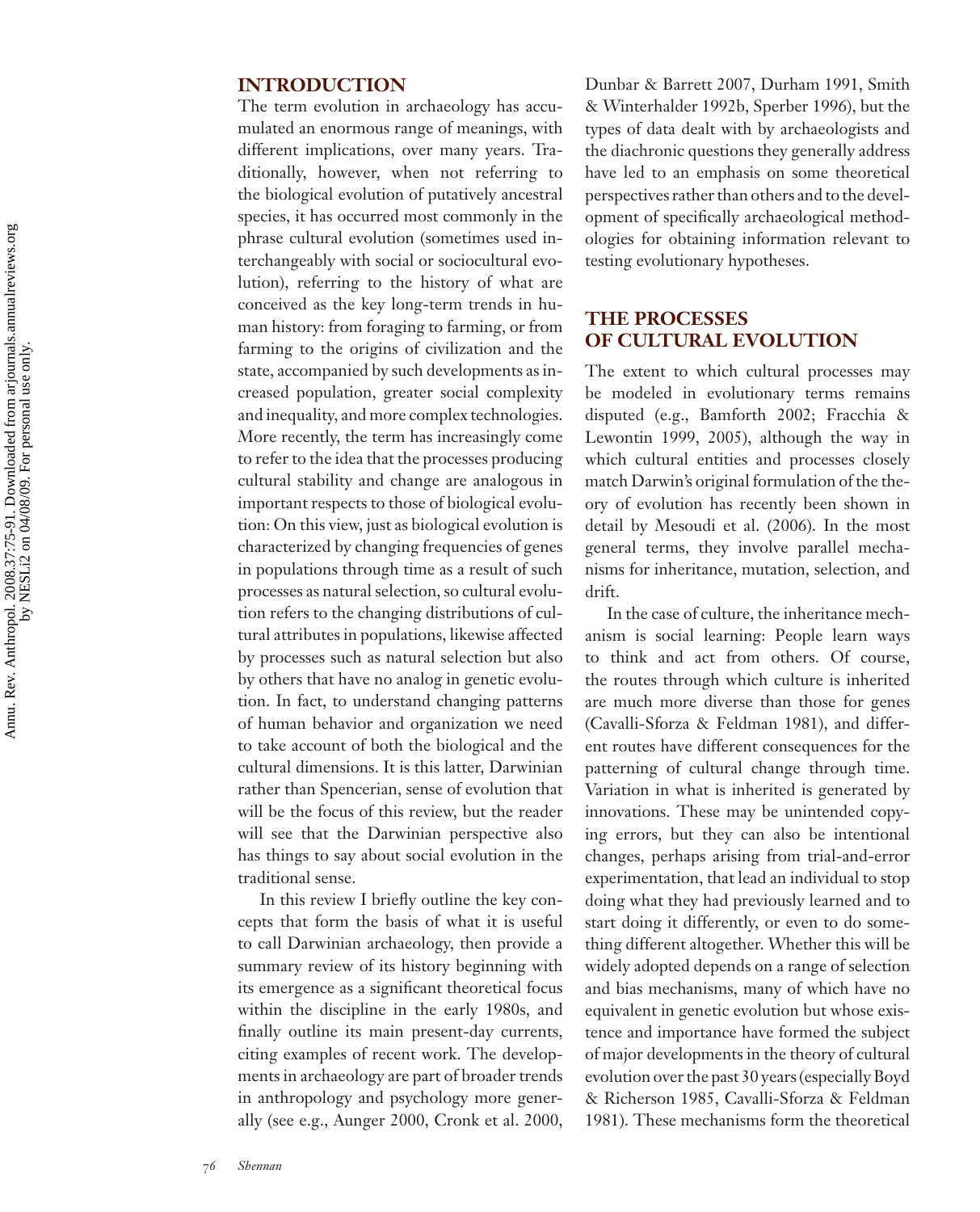foundation for what follows and, given the complexities involved, it is important to spell them out (see also Eerkens & Lipo 2007).

Natural selection in the narrowest sense affects humans as it does members of all other species; for example, other things being equal, individuals whose genes give them dispositions toward behavior that is more advantageous in enabling survival and reproductive success are more likely to survive and reproduce than are those who do not have such dispositions and those genes will be more widely represented in future generations. However, natural selection can also act on cultural attributes in the sense that those individuals who inherit or acquire certain cultural attributes may have a greater probability of surviving and/or reproducing than would those who do not, a process that will continue so long as those possessing the cultural attributes pass them on to their children; thus, those cultural attributes will become increasingly prevalent. For example, in many parts of the world, adopting an agricultural rather than a hunting-and-gathering way of life clearly led to greater reproductive success because population densities increased considerably; as a result, the cultural traits that characterize agriculture spread and, in some cases, subsequently influenced genetic evolution (e.g., the ability to digest lactose: Burger et al. 2007). An analogous process of cultural selection can also operate if individuals with certain cultural traits are more likely to be taken as models for imitation than others are, by virtue of those traits, and these in turn become successful models. The traits concerned will become more prevalent even if they have no bearing on reproductive success whatsoever, and indeed, even if they are deleterious to it. This is because if an attribute is passed on other than by parents to children, there is no reason for its success to depend on the reproductive success of the individuals concerned. For example, if celibate priests are more likely than other adults to be teachers and if, as a result of what they teach, their pupils are more likely to become celibate priests and teachers, then the values they teach will increase in frequency relative to others.

However, in addition to these selection mechanisms, a number of bias processes can affect what is transmitted; these refer to factors that affect what and who people try to copy when they are learning from others. Thus, results bias refers to the situation where people look at what other people do, for example, the crops they plant, compare the results with what they are doing themselves, and then change what they do because the other way of doing things seems to be more effective. Content biases are affected by features of transmissible phenomena that make them intrinsically more or less memorable for reasons relating to the structure of the mind or the strong reactions they provoke; examples might be fairy tales or so-called urban myths (see also Washburn 2001). Context biases are aspects of the context of learning that affect what is transmitted; thus, something may be copied simply because the person initially doing it is prestigious (prestige bias) or because it is what most people locally do (conformist bias). In these latter two cases, whether a particular cultural attribute or practice becomes more prevalent in a population has nothing to do with its intrinsic properties but only with the context of learning.

Finally, there is the cultural equivalent of genetic drift. The frequencies of particular cultural attributes can change for essentially chance reasons not involving any preference for a particular attribute. Who or what one copies may simply be a random choice dependent on who or what one meets.

None of these different mechanisms in themselves specify the tempo or mode of cultural evolution, whether it occurs gradually or in a punctuated fashion, or by means of episodes of branching cladogenesis or continuity within a single lineage. Many views assume, implicitly or explicitly, that the emergence of new culturally inherited phenomena with natural selection consequences for human populations, such as agricultural practices, is the key motor for episodes of branching cladogenesis, especially through population dispersal (e.g., Bellwood 2001; Prentiss & Chatters 2003), but here too drift processes may play a key role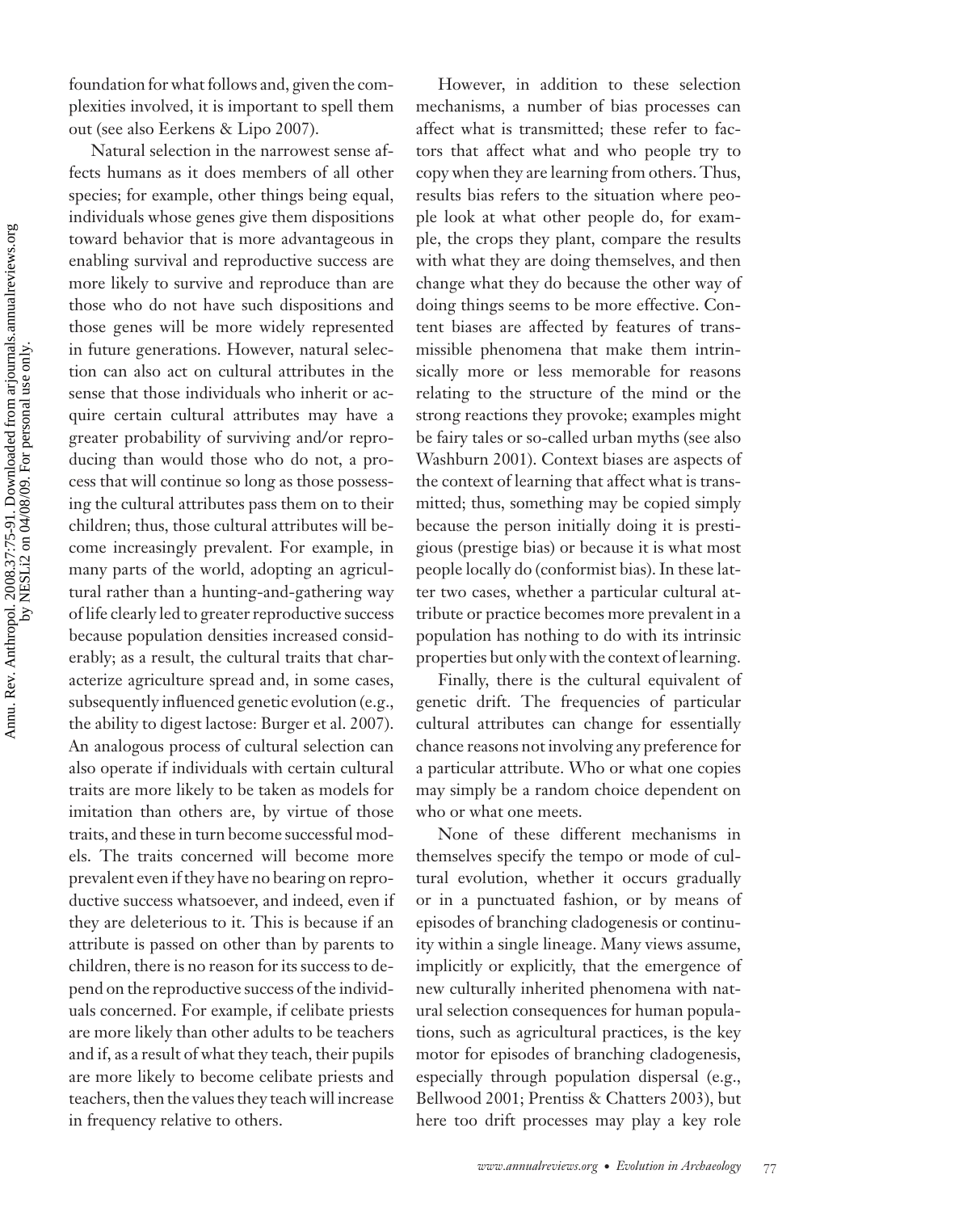in the initial stages of the process (Rosenberg 1994).

**HBE:** human behavioral ecology

#### **A BRIEF CONCEPTUAL HISTORY OF DARWINIAN ARCHAEOLOGY**

Darwinian archaeology attempts to account for the patterns observed in the archaeological record in terms of the processes outlined above. The work carried out under this heading is extremely varied but can be roughly divided up into two categories: studies that emphasize the role of natural selection in affecting human behavior and do not attach that much importance to culture, and those that emphasize the importance of understanding changing cultural traditions. These two approaches are generally seen as opposed to one another, although in many respects they are complementary. The opposition goes back to the beginnings of Darwinian archaeology, which had its origins in two very different traditions.

One was Dunnell's (1980) evolutionary archaeology, which took the view that the material remains making up the archaeological record could be seen, like human skeletal remains, as an element of the hard part of the human phenotype, which had the property of surviving after death; they were therefore analogous to the paleontological fossil record. Artifacts, or attributes of artifacts, either had a function, in which case they would be subject to natural selection, or they did not, in which case the only process affecting their frequency over time would be drift (Dunnell 1978). The job of evolutionary archaeology was to distinguish the operation of these factors in different cases. One could criticize many things in Dunnell's approach (see e.g., Shennan & Wilkinson 2001), and his terminology was a source of confusion rather than clarification. For example, under natural selection he included all forces affecting the replicative success of particular artifact forms, not just those relating to the reproductive success of their makers and users (see Bentley et al. 2008 for further discussion), but the key importance of his approach for archaeology was that it focused on the archaeological record. Whereas other varieties of evolutionary anthropology focused on human decision makers and the factors affecting their decisions, Dunnell asked what the operation of evolutionary forces would look like from the point of view of the cultural attributes or artifacts themselves—their prevalence over time and the modifications that occur in them when we do not have direct observational access to people's decision making. This perspective has its origins in the culture historical archaeology of the first half of the twentieth century. It remains an issue of central importance for archaeology.

The other evolutionary perspective was human behavioral ecology (HBE), one of the two evolutionary approaches that emerged out of the human socio-biology of the 1970s (the other being evolutionary psychology, which has had much less influence on archaeology and is therefore not considered in this review). HBE postulates that people are behaviorally plastic in the context of general dispositions toward courses of action that tend to lead to improved survival and reproductive success and of an ability to perceive and react appropriately to relevant environmental cues; these perceptions and reactions may be conscious or unconscious. Accordingly, people should tend to respond optimally from the point of view of survival and reproductive success to the various challenges posed by their local adaptive environment, even if that is a novel one. It is the environment that is the motor for change or stability; people are sufficiently plastic behaviorally to respond to new conditions and cultural traditions have no role, a position very close to the cultural ecology of processual archaeology. HBE research is carried out using naturalistic studies that identify the adaptive constraints and opportunities that characterize particular situations and then collect data to test whether people are indeed acting optimally.

The differences between evolutionary archaeology (sensu Dunnell) and HBE emerged most clearly in a debate between Lyman &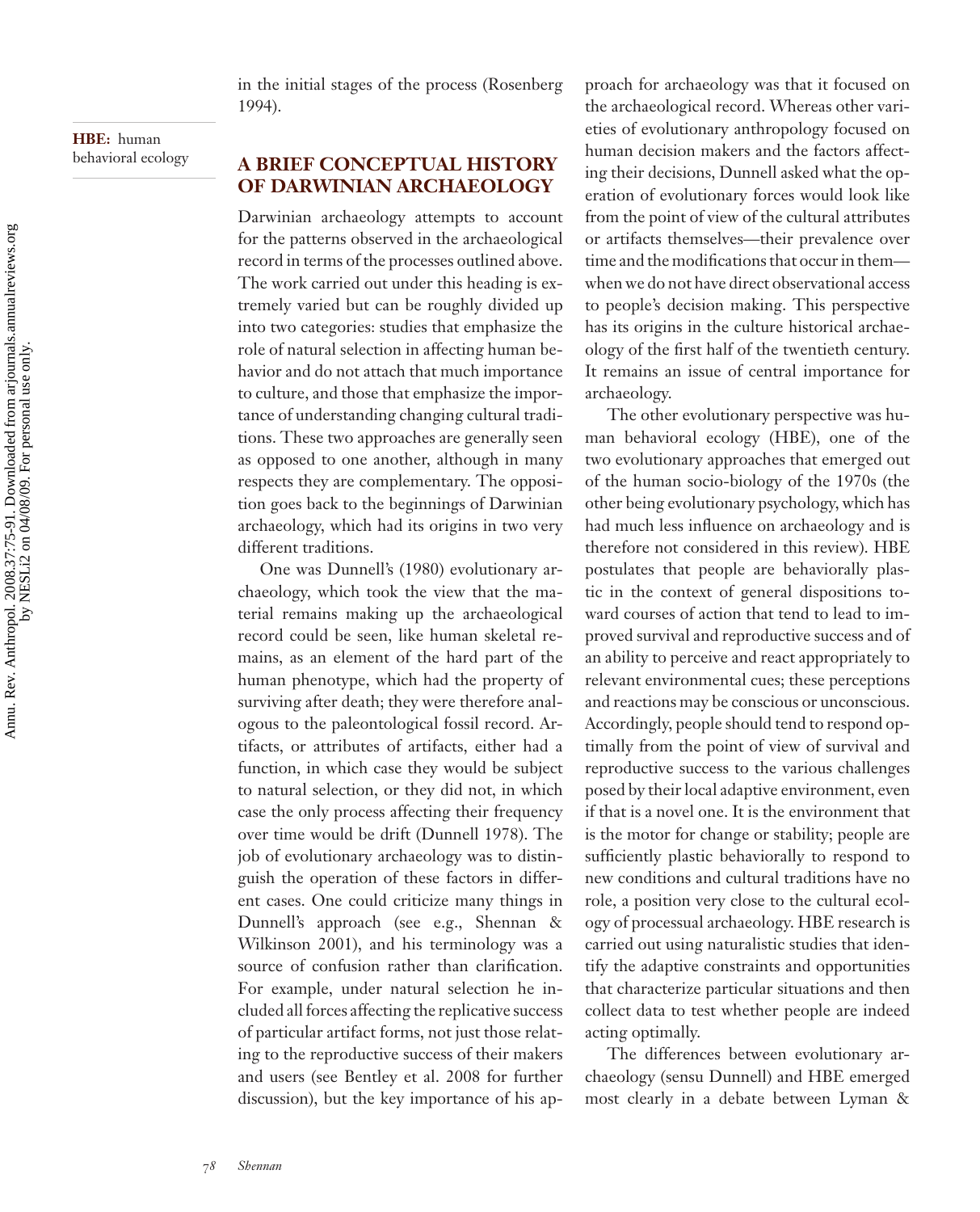O'Brien (1998) and Boone & Smith (1998). It revolved around the role of transmission and selection and focused specifically on an ethnographic example, the process by which Cree Indians gave up using snow shoes for snowmobiles (Ramenofsky 1995). For Boone & Smith it was a matter of cost-benefit decisionmaking based on behavioral plasticity underpinned by selection-influenced capacities. For Lyman & O'Brien, the demise of the snow shoe, an artifact type with a long history conditioned by its functional requirements, i.e., subject to selection, and its replacement by the snowmobile, a different artifact with essentially a shorter but more complex history of transmission, could indeed be seen as a Darwinian process in the strictest terms—involving the increasing replicative success of snowmobiles compared with snowshoes, although that process need not be related to the survival or otherwise of the population of users. Clearly both are right in this case—the difference is one of perspective—and the complementarity of the two approaches has been increasingly recognized. Nevertheless, the distinction between those evolutionary approaches that attach importance to the role of culture and cultural transmission and those that see relatively little role for them remains an important one and will provide the basis for structuring the remainder of this review.

#### **CULTURAL TRANSMISSION AND THE ARCHAEOLOGY OF CULTURAL TRADITIONS**

In the past 15 years there have been major theoretical and methodological developments in this domain as well as a rapid growth in the number of concrete case studies putting the ideas and methods to work. The main theoretical development has been the absorption of Dunnellian evolutionary archaeology within the framework of Boyd & Richerson's dual inheritance theory (DIT). This combination has broadened the range of concepts and mechanisms now considered relevant to understanding the evolution of culture (Eerkens & Lipo

2007). Dunnell's natural selection can now be seen as a catch-all category covering a range of very diverse forces acting on what is transmitted through time, and the distinctions are important ones. Thus, in the famous example discussed above, snowmobiles became more prevalent among the Cree as a result of results bias, not natural selection on the survival and reproductive success of the users. Indeed, making this distinction is at the root of some of the most long-standing debates in archaeology, for example, whether the spread of farming into Europe was a process of indigenous adoption (involving results bias) or demographic expansion and extinction (natural selection acting on the bearers of cultural traditions). In effect, evolutionary archaeology sensu Dunnell has to be seen as an artifact-focussed subset of the dual inheritance approach. However, the match is not perfect. As formulated by Boyd & Richerson and their students, DIT focuses on the individual decision-making and does not take what might be called the meme's eye view that the evolutionary study of archaeological traditions requires. Thus, whether it is possible to distinguish the different mechanisms on the basis of archaeological data and to identify the operation of one rather than another is an area of active research (see below). However, the basic procedures of an evolutionary archaeology of cultural traditions are now clear. It is necessary to identify histories of transmission to show that an ancestor-descendant relationship exists, if indeed it does (O'Brien & Lyman 2000), and then attempt to understand the forces shaping it, all on the basis of patterned variation in the archaeological record. In practice, however, these operations are not necessarily sequential, and the information to make the distinctions required may simply not exist. Thus, if a particular cultural attribute, for example, the sharpness of a lithic cutting edge, is very strongly determined by its function, then it will contain no signal of its transmission history, even though it is likely that it had one (as opposed to being discovered anew by every novice flint knapper through trial-and-error learning).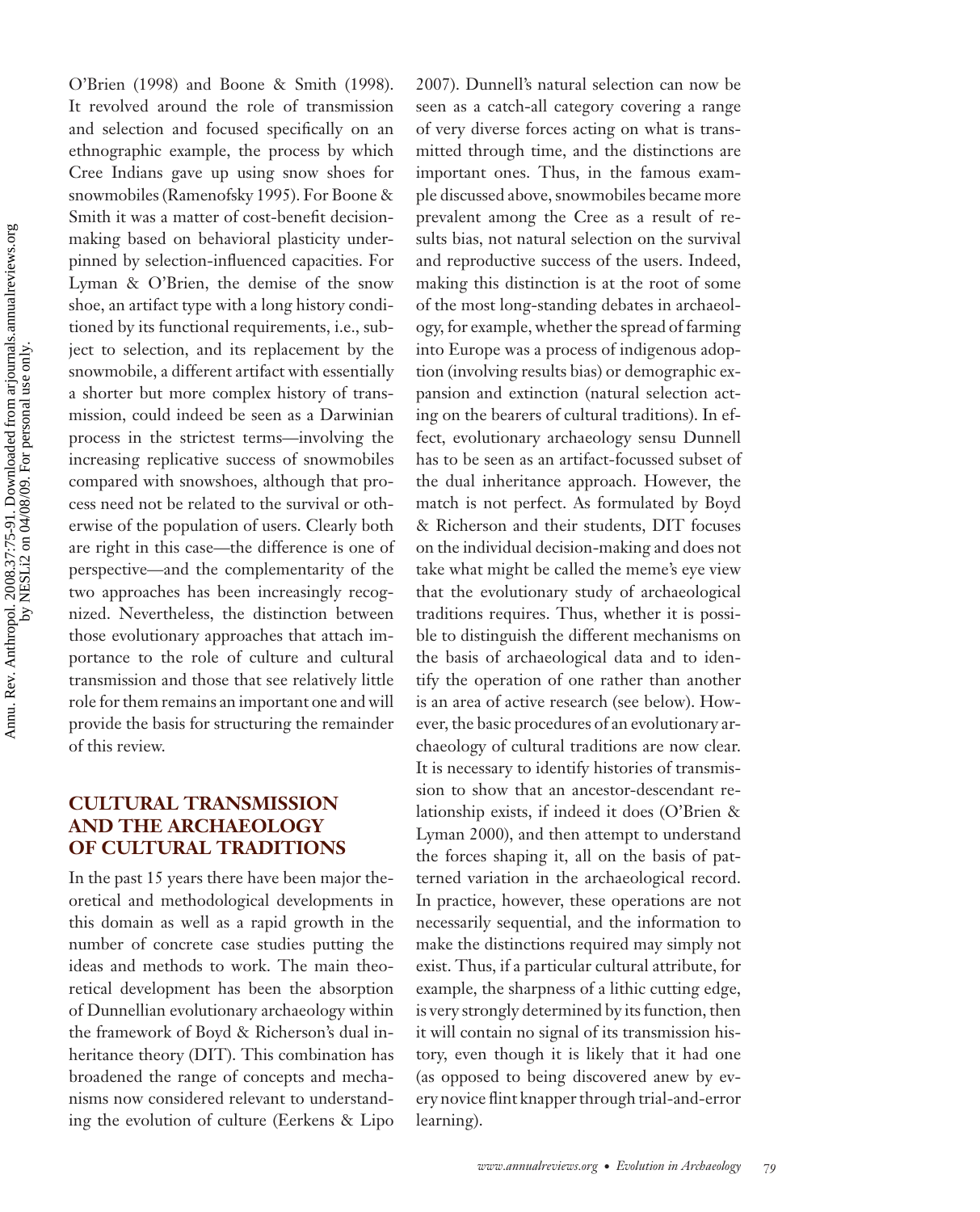#### **Characterizing Cultural Lineages**

The first issue to address is whether a given diachronic sequence of archaeological observations is the result of a transmission process. Clearly, transmission implies continuity but continuity does not necessarily imply transmission. It might arise, for example, from the continuity of environmental conditions or of a particular function. In practice, probably the most important technique for characterizing transmission has been seriation. This is a very well-known technique with a long history and involves putting phenomena in a linear order on the basis of some measure of their similarity to one another (Lyman & O'Brien 2006, O'Brien & Lyman 2000). The assumption that things that are more similar to one another are close together in time provided an important basis for culture-historical chronology building. However, with independent evidence of the chronological order, we can test whether the phenomena that are most similar to one another are indeed closest to one another in time. To the extent that they are, continuity is implied. Thus, if successive assemblages linked by transmission, for example, of counts of different ceramic types, are put in order, then the changing frequencies of the types will show the characteristic battleship curve pattern of first appearance, increasing popularity, and decline. Ultimately, however, our conviction that cultural transmission is the predominant force accounting for the pattern is also based on other knowledge, for example, that the making of pottery is an activity acquired by social learning. Other situations are a priori less clear cut. Thus Schibler (2004) showed that through-time fluctuations in the proportional and absolute frequencies of wild and domestic animal bones did not relate to changing cultural preferences but to climatic fluctuations because hunting became predominant at times of a cool, wet climate, which could be demonstrated by independent evidence.

As Lyman and O'Brien (2006) have pointed out, seriation is based on the idea of tracing a single cultural lineage through time, but if we take the example of frequency seriation of ceramic assemblages, based on the successive appearance, rise, and decline of new variants within the assemblages, then the new variants can also be looked at from a different perspective: They represent new branches on the evolutionary tree of that ceramic tradition, characterized by innovations that differentiate them from the ancestral state. Of course, the idea that cultural relationships can be represented as an evolutionary tree analogous to those that are used to represent the relationships among biological species is the basis of traditional historical linguistics. It also has a very long history in cultural anthropology, as does the idea that the branches of cultural trees can grow back together again, split, and join together once more, producing complex patterns of hybridization or reticulation. In recent years, the nature of cultural evolutionary trees has once again become the center of major debate because of the use of modern methods of cladistics derived from evolutionary biology as a basis for inferring the existence of cultural lineages and the relationships among them.

These methods are based on the assumption of branching evolution from a single origin; the entities under study, specific artifact types, for example, are placed on a tree such that those branches that have the most similar common histories in terms of shared mutations with respect to particular characters are most closely linked (O'Brien & Lyman 2003). This notion presupposes that the characters are homologous, that is, the artifact types or other entities share specific values for those characters because they are linked by descent from a common ancestor, rather than because they have undergone similar selection pressures (analogous characters or homoplasies; see e.g., O'Brien & Lyman 2003 for the complex terminology of cladistic analysis). A given set of descriptive traits of, for example, an artifact type may be made up of a mixture of homologous and analogous attributes, and these need to be distinguished or reconciled by methods that produce an overall cladogram consistent with the largest number of characters (see, e.g., Collard et al. 2008). Moreover, not all the traits that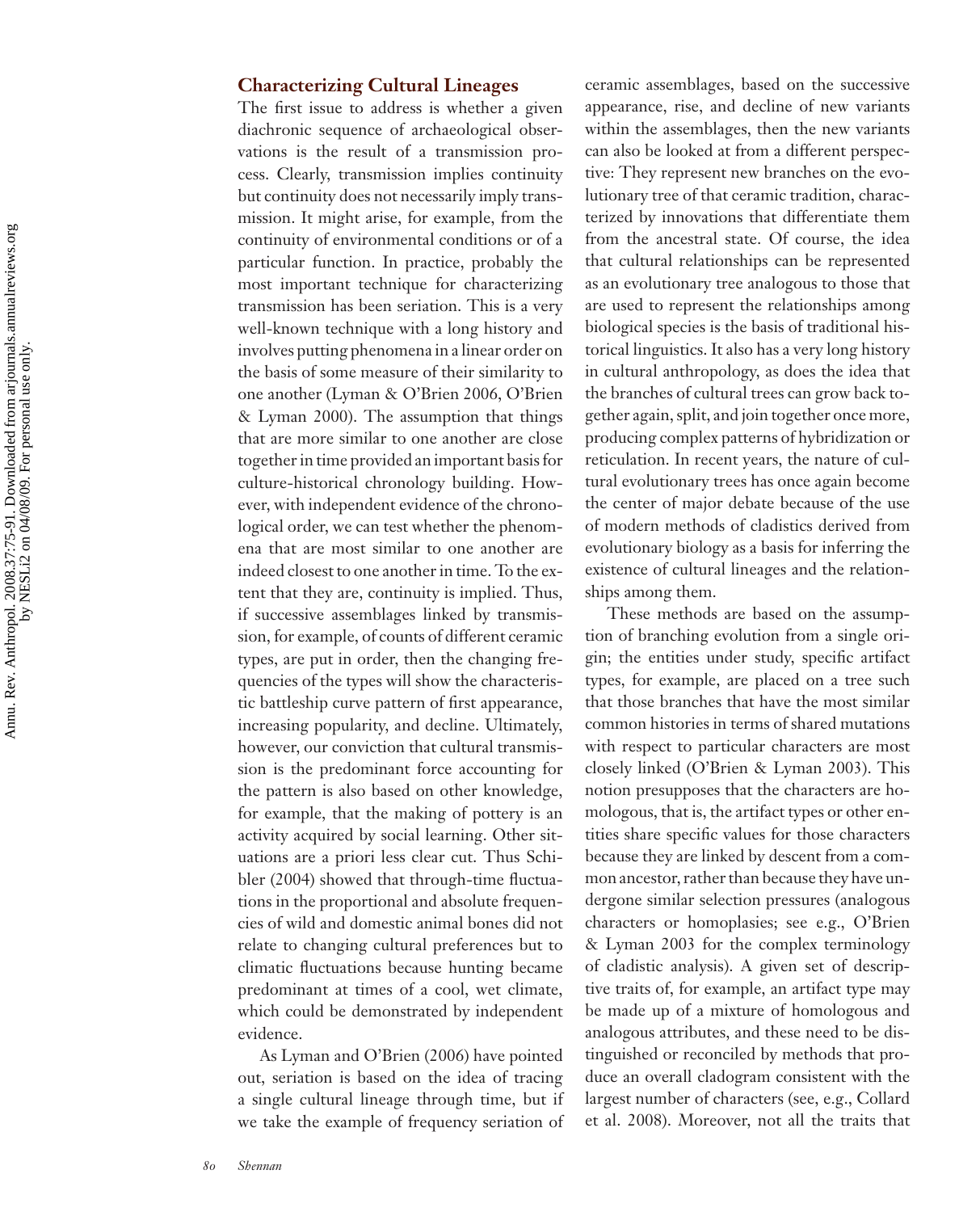characterize a complex object or entity will have had a common history (Boyd et al. 1997). Some of the attributes of a given ceramic tradition, decorative motifs, for example, may have been borrowed from a different ceramic tradition by a process of horizontal transmission, and treebuilding methods based on the assumption of branching differentiation from a single ancestor will not do this justice. These issues have resulted in a great deal of debate (for doubts and concerns see Borgerhoff Mulder 2001, Lipo 2006, Temkin & Eldredge 2007, Terrell et al. 1997; contra, e.g., Gray & Jordan 2000, Kirch & Green 2001, Mace & Pagel 1994) and critical analysis (e.g., Eerkens et al. 2006, Nunn et al. 2006) but also produced important methodological developments (e.g., Bryant et al. 2005, Page 2003; for an archaeological example, see Riede 2008). Gray et al. (2008) argue on a variety of methodological and theoretical grounds that pessimistic conclusions about the role of cultural phylogenetics are unjustified.

Many examples of the use of such phylogenetic techniques to construct cultural lineages and identify the forces affecting them have appeared in the archaeological literature in recent years (e.g., Coward et al. 2008, Darwent & O'Brien 2006, Foley & Lahr 1997, Harmon et al. 2006). Many examples from anthropology have major archaeological implications. Gray & Atkinson (2003), for example, used phylogenetic methods to estimate the most probable date of the root of the Indo-European language family tree, obtaining a result that fits much better with Renfrew's (1987) agricultural dispersal model of Indo-European spread than with the so-called Kurgan hypothesis, which fits the dates estimated by traditional historical linguists.

In fact, as Neff (2006) has emphasized, formal seriation and phylogenetic analyses are not the only means of characterizing cultural lineages and the forces acting on them. He himself uses scientific methods of ceramic composition analysis which he links to raw material zones to develop and test hypotheses concerning cultural lineages in Mesoamerican pottery and the factors that affected them.

#### **Modelling Lineage Change**

As noted above, to identify and characterize cultural lineages, indeed to claim their existence, is already to make inferences about the processes that produced them and to exclude some of the possible reasons for similarity among different phenomena, for example, that they arise from environmental continuities or convergent adaptations. Distinguishing the action of different forces such as those postulated by DIT requires researchers to make many more distinctions than Dunnell did (see above), which has caused problems for archaeologists. Although the basic mathematical framework of DIT was defined more than 20 years ago, progress has been slow in finding ways to operationalize it through the analysis of patterned variation in archaeological data (Eerkens & Lipo 2007).

One example is Bettinger & Eerkens's (1999) analysis of variation in arrow points in the western United States. They examined the patterns of correlation among different attributes of early arrowheads in central Nevada and eastern California and found that there was a generally high level of attribute intercorrelation among the arrowheads in the former area and many more variable correlations between different attributes in the latter. On this basis, they proposed that in central Nevada, arrowheads were adopted by a process of prestige bias without examining the functional efficacy of their different attributes, but in eastern California, local populations experimented with the different attributes, which led to greater variation and more independence between them. In effect, the size and nature of the covarying package of attributes (Boyd et al. 1997) can be extremely informative about specific processes of cultural transmission and the factors affecting them.

There is clearly much more scope for taking forward the identification and analysis of cultural packages, but the main single topic on which the characterization of processes has focused is the identification of drift. The key achievement here was Neiman's (1995) demonstration of the way the mathematics of the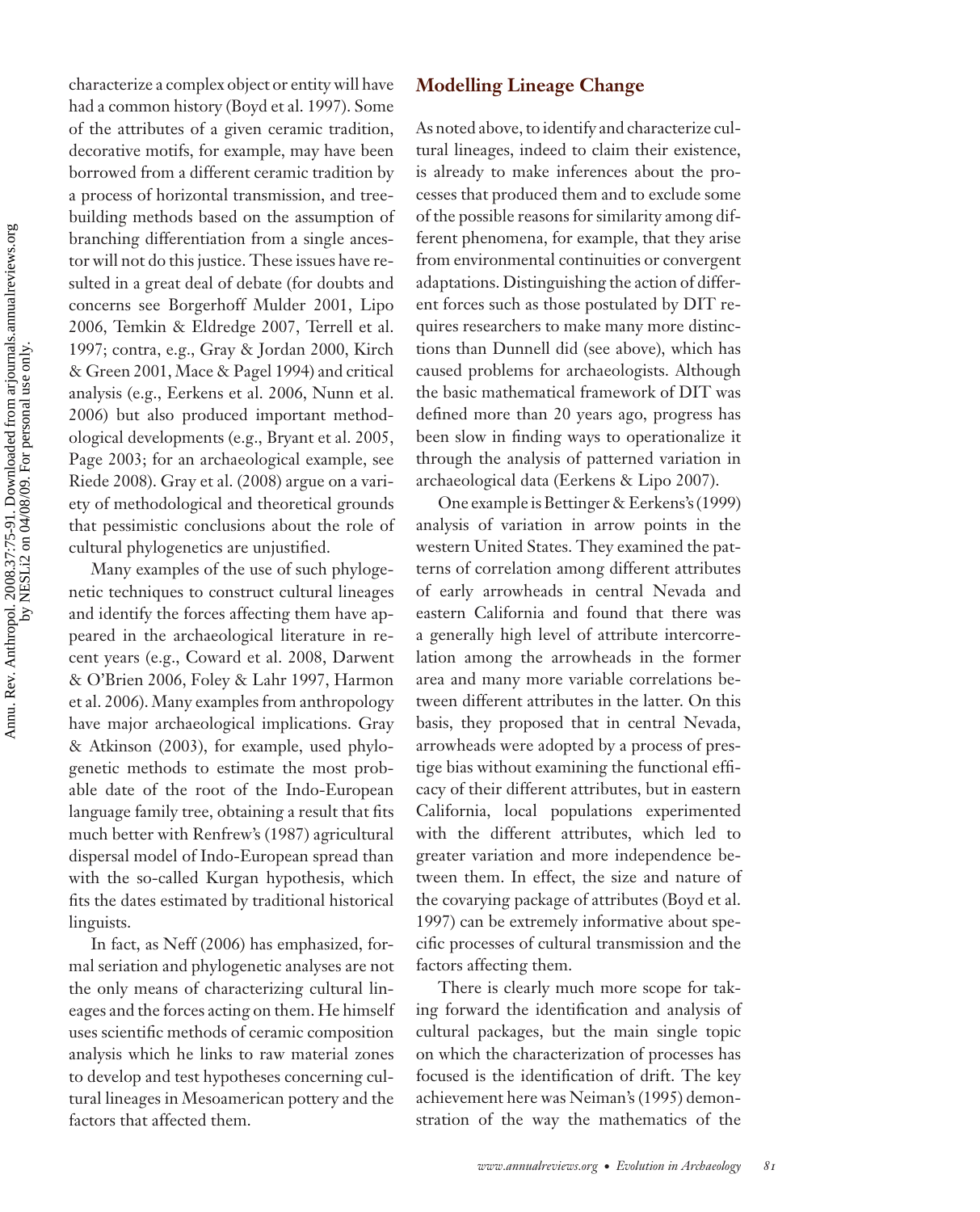neutral theory of evolution could be used to generate quantitative expectations of what a distribution of artifact frequencies should look like if drift is the only factor affecting it, rather than simply making a priori judgments. In effect, the methods provide the basis for a null hypothesis. If a particular distribution fails to depart from neutrality, there is no reason to postulate anything other than drift as the process producing it (Bentley et al. 2004). If there is a departure, then something further needs to be invoked to account for it (Shennan & Wilkinson 2001). It is important to note that drift as a process can exist only in the context of an evolutionary model, which includes transmission. It has no role in HBE, nor in any other approach that lacks an inheritance concept.

Following the logic of genetic drift, in cultural drift, variation is the result of random copying of cultural attributes, with some possibility of innovation, and the results of the process depend solely on the innovation rate and the effective population size, itself dependent on the scale of interaction. It is very unlikely that any individual act of copying, for example, of a ceramic decorative motif, will be random, but if everyone has their own reasons for copying one person rather than another, the result will be that there are no directional forces affecting what or who is copied. Neiman's original case study indicated that patterning in the rim attributes of eastern North American Woodland period pottery was a result of drift, but Shennan & Wilkinson (2001) showed that patterning in the frequency of decorative attributes of early Neolithic pottery from a small region of Germany indicated a pronovelty bias in the later periods and Kohler et al. (2004) in a case study from the U.S. Southwest were able to show a departure in the direction of conformity. Thus, these methods do provide a potential basis for distinguishing some of the transmission forces postulated by DIT. All these studies followed Neiman in using an assemblage diversity measure to identify drift, but subsequently Bentley & colleagues (2004) also showed that the frequencies of different variants resulting from a random copying process followed a power law,

with a small number of the variants attaining very high frequencies but most occurring only very few times. In such cases, although one can predict that a small number of variants will attain very high frequencies, it is impossible to predict which ones. It is increasingly clear that such processes occur in an enormous range of phenomena and follow universal laws (Bentley & Maschner 2008).

Eerkens & Lipo (2005) have developed a similar approach to the characterization of neutral variation in continuous measurements and the measurement of departures from it. They applied it to explaining variation in projectile point dimensions in Owens Valley and in Illinois Woodland ceramic vessel diameters. They showed that drift was sufficient to explain the variation in projectile point thickness, but base width showed less variation than expected, so some biasing process leading to a reduction in variation must have been operating while, in the case of the pottery vessel diameters, variationincreasing mechanisms were at work.

One of the points that emerges very clearly from all the work with drift models is that there cannot be a radical separation between function and style, or between the operation of selection and biasing forces and drift. There is a continuous spectrum from pure drift to very strong selection/bias, just as certain activities depend very strongly on transmission and others are most strongly conditioned by variation in the environment facilitated by behavioral plasticity.

#### **HUMAN BEHAVIORAL ECOLOGY IN ARCHAEOLOGY**

As noted above, the starting point for HBE is the assumption that humans, like other animals, have evolved under the pressure of natural selection to maximize their reproductive success, and that behavioral plasticity enables them to respond speedily and adaptively to changes in the environment. In effect, of all the different evolutionary forces listed above, this approach assumes that natural selection acting on humans as it does on other animals is the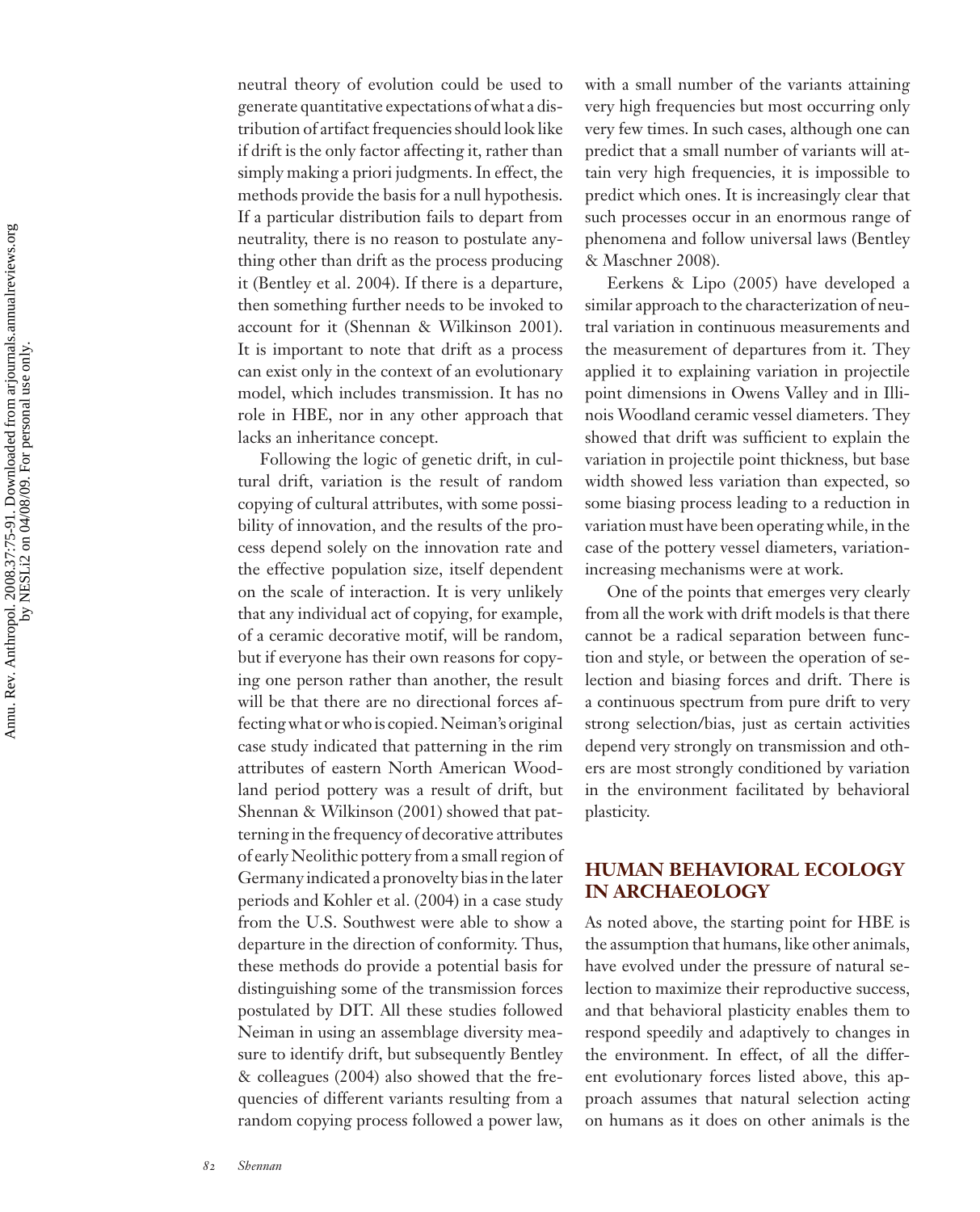only one that matters, by giving them adaptive capacities to make good decisions. Some of HBE's advocates believe strongly that this is substantively the case and that culture and cultural transmission are therefore unimportant; however, it is not necessary to accept this idea to believe that HBE provides a powerful starting point for many kinds of archaeological investigation because of the specific hypotheses that follow from its assumptions, which are underwritten by their success in accounting for behavioral strategies in nonhuman animals.

Thus, HBE theory provides the basis for setting up cost-benefit models of what is optimal to do in specific circumstances, which may depend on what other people are doing (the province of evolutionary game theory, e.g., Skyrms 1996). For archaeologists, it provides a strong basis for generating specific hypotheses to account for patterning in the archaeological record so long as certain conditions can be satisfied, but those conditions are arguably quite stringent. It is necessary to know, or have a sound basis for making assumptions about, the range of options available, the currency in terms of which they will be evaluated, and therefore by implication the relevant goals of the people concerned, as well as constraints that affect the payoffs (Bird & O'Connell 2006, p. 5; Lupo 2007, p. 146; Winterhalder & Kennett 2006, pp. 13– 14). The area of research where these criteria have been most fully developed and discussed has been in the use of optimal foraging theory to account for patterning in the remains of plants and animals found at archaeological sites, especially those of nonagriculturalists. However, archaeologists are increasingly using HBE ideas to explain patterning in archaeological data relating to a wide range of other areas of human activity in response to theoretical developments within HBE and their application in other areas of anthropology. Although it is impossible to cover even a small fraction of the work that is now being carried out, the main areas of research will be indicated below (see also reviews by Bird & O'Connell 2006, Lupo 2007).

#### **Optimal Foraging**

Over the past 20 years, optimal foraging theory (OFT) has been the basis of numerous studies. Researchers usually assume that people are seeking to maximize their rate of calorific intake when they are engaged in food-getting activities, on the further assumption that, other things being equal, natural selection will favor those individuals that are most efficient. The diet breadth model postulates that an individual will make the choice whether to exploit a particular encountered resource by determining whether the postencounter returns obtained after pursuing (if necessary) and processing it into a form in which it can be eaten will be greater than those to be obtained by ignoring that resource and looking for something better. Thus, resources can be ranked in terms of their postencounter returns. Highly ranked resources will always be taken on encounter, but lower ranked ones will be ignored. This principle is important and, in some respects, counterintuitive. Whether a resource is exploited does not depend on its own abundance but on that of the resources ranked higher than it. Resource ranks may be assessed on the basis of experimental or ethnographic work in the present (e.g., Barlow 2002, Kaplan & Hill 1992). In terms of archaeological evidence, significant taphonomic and sampling issues potentially arise, but assuming that these can be overcome, faunal assemblages, for example, can be evaluated in terms of some measure of their likely productivity or resource rank. Because animal body size is correlated with handling costs and is readily assessable using archaeological faunal data, the proportion of large-bodied vs. small-bodied animal bones has very frequently been used as a diet-breadth measure (e.g., Broughton 1994; see also Ugan 2005; for within-species size variation see, e.g., Mannino & Thomas 2002). Stiner and colleagues (2000) have used the proportions of slow-moving vs. fast-moving (and therefore hard to catch) small game as a diet breadth measure in their studies of faunal exploitation in the east Mediterranean later Palaeolithic. Despite its simplicity, the diet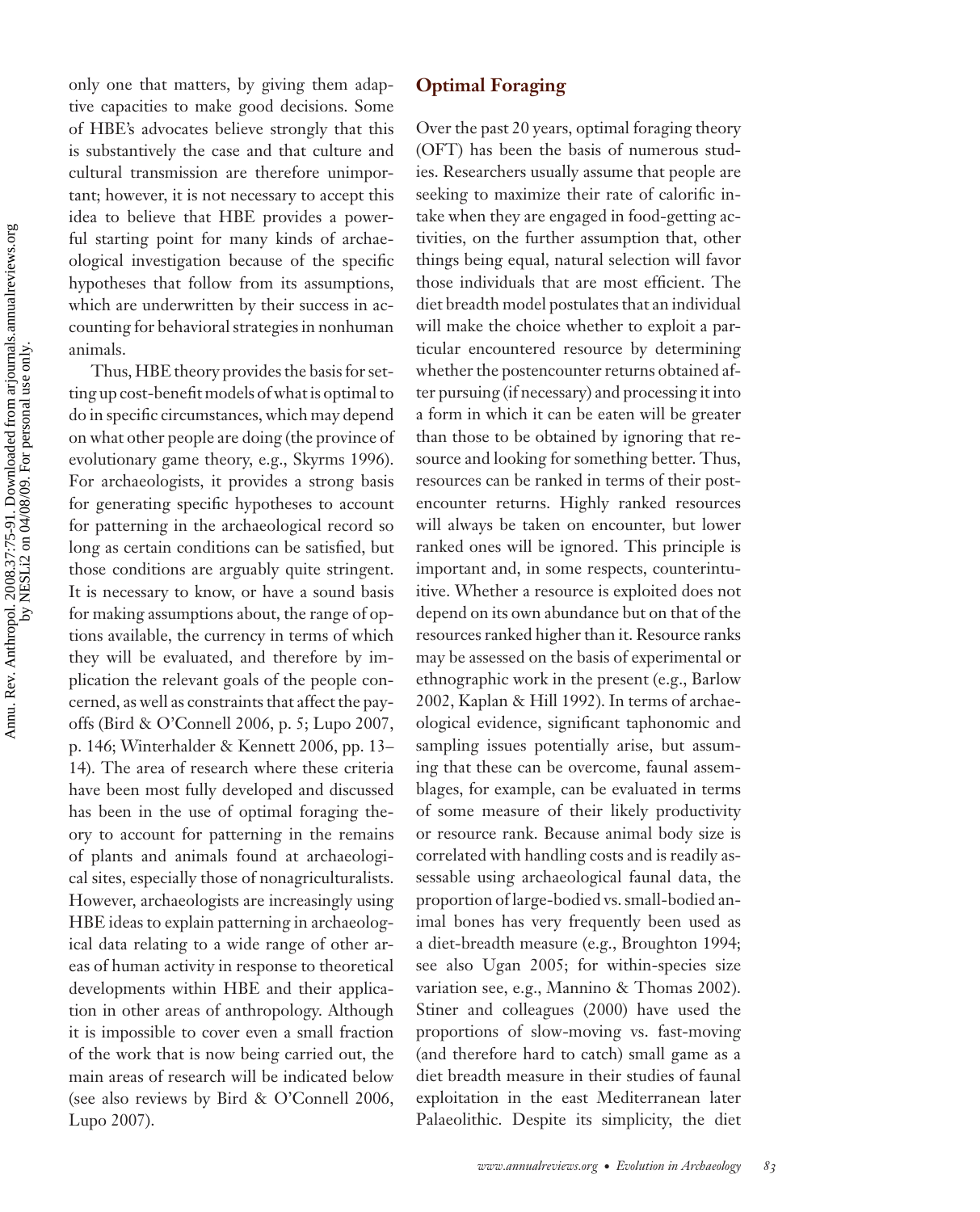breadth model has been remarkably successful in accounting for variation in faunal assemblages, especially in the context of diachronic sequences showing resource depression (e.g., Broughton 1997, Butler 2000).

This simple model can be modified in various ways. For example, central place-foraging models (Lupo 2007, pp. 151–53) have been developed to make predictions about the effects of transport costs on what resources will be exploited where and the extent to which they will be processed before being brought back to a base for consumption (Metcalfe & Barlow 1992). Nagaoka (2002) relates changing prey representation at the Shag River Mouth site in New Zealand to changing hunting and transport distances as a result of resource depression.

Many of the most interesting issues arise when initial predictions of such optimal foraging models are apparently not met. Thus, Stiner & Munro's (2002) analysis of the faunal remains from the Natufian period (∼13–10 ka) at Hayonim cave in the Levant found that for the first three phases, the proportion of fast-moving small game was high and of slow-moving game was low, but, contrary to the resource depression that might be expected as a result of long-term occupation, in the final two phases the situation was reversed, with slow-moving game now in a majority. It appears that these slow-moving game populations were able to recover and exploitation was now not sufficiently intense to reduce them again. In fact, we know independently, from regional data on site sizes and occupation intensities, that in the Early Natufian phase sites were large and occupation intensity was high, whereas in the Later Natufian, population declined as a result of the onset of the Younger Dryas cold and dry climatic phase ∼11 ka.

Clearly the matter of distinguishing causes for patterns observed in faunal and plant remains assemblages is fundamental. Inferences of resource depression as a result of human overexploitation, for example, need to exclude factors such as climate change. However, some of the most interesting recent debates have concerned the nature of the fitness-related currency which is being maximized in a particular context. As noted above, standard models assume that the rate of energy extraction is being maximixed. However, some researchers have proposed that, as far as big-game hunting is concerned, it is more probably prestige, in the context of costly signaling. The basis of this argument is that ethnographically biggame hunting does not seem to lead to calorie maximization for the hunter and his immediate family when compared with possible alternatives, but the sharing of meat that results from hunting success gives prestige and other political benefits in alliances, which lead to greater reproductive success (Hawkes 1991). Costly signaling theory, another set of ideas from BE, proposes that apparently costly or wasteful behavior can be favored by natural selection if it provides an honest signal of underlying, otherwise invisible, fitness-related qualities that are of interest to observers such as potential mates or rivals. Only individuals of high quality can afford to pay the costs of the most expensive signals. Bliege Bird & Smith's review (2005) of costly signaling in the context of human behavior showed that in many ethnographic contexts, costly signaling provides a coherent explanation of instances of apparently extravagant generosity or consumption. Hildebrandt & McGuire (2002, McGuire & Hildebrandt 2005) have proposed that the increase in big-game hunting in the Middle Archaic of the Great Basin should be seen as representing an increase in costly signaling, which occurred because populations were increasing, leading to increased social competition and larger numbers of receivers of the costly signals being produced (cf. Neiman 1997). They contrast the pattern in presumptively male-dominated hunting with that indicated by the plant remains, which suggests increasing diet breadth and intensification. They reject the counter arguments proposed by Byers & Broughton (2004) that the increase in big-game hunting resulted from an increase in animal populations as a result of climate change and is explicable in OF terms. However, their proposal has been further criticized by Codding & Jones (2007) on the grounds, among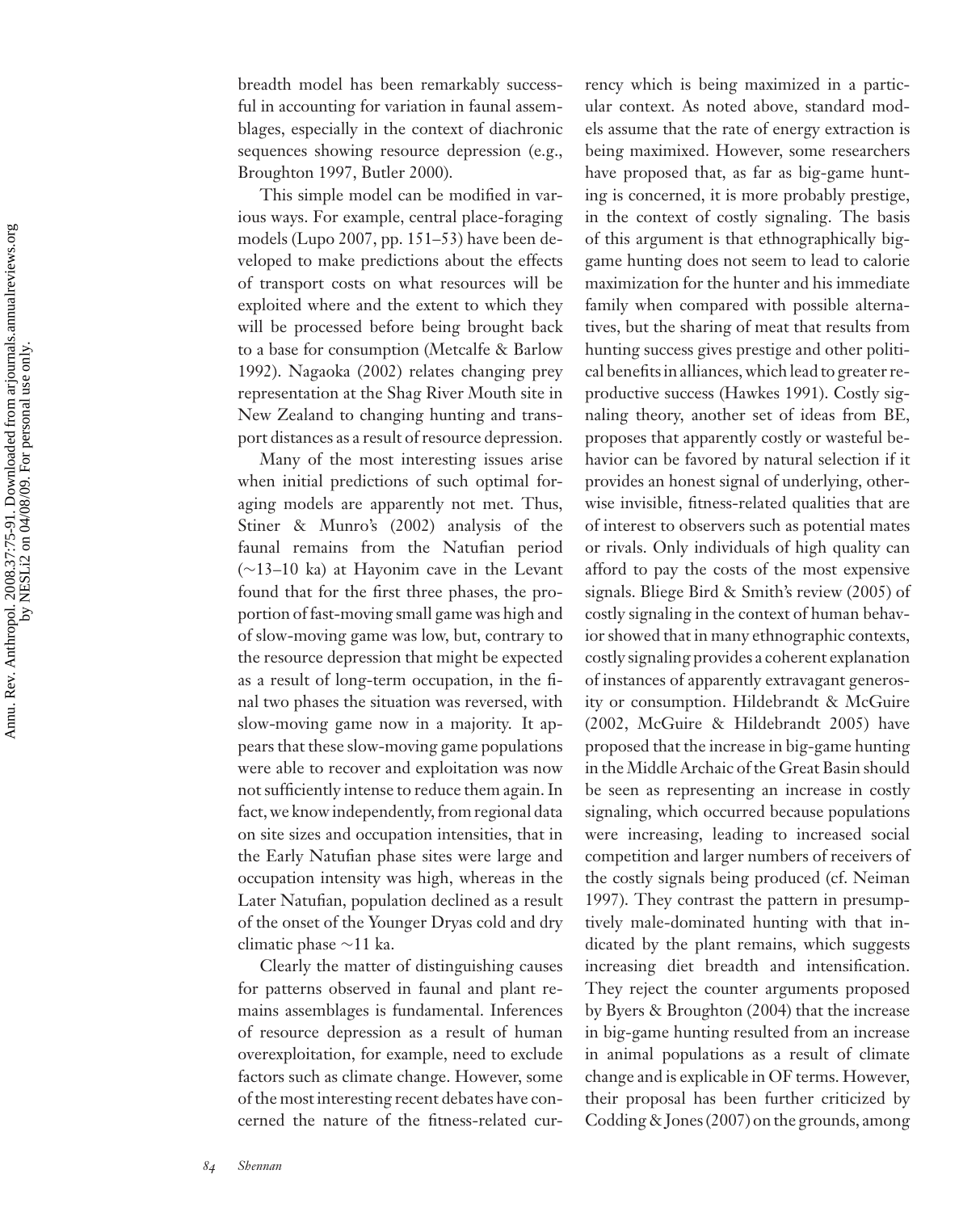others, that provisioning activities would always have been dominant and would therefore make up the vast proportion of faunal remains in the archaeological record, even if prestige hunting was occurring. McGuire et al. (2007) respond with an analysis of faunal remains, which suggests that the logistically organized hunting of bighorn sheep, which was driving the increase in big-game hunting, could not have been efficient in terms of gaining calories under even the most advantageous assumptions. It is clearly important to be able to distinguish the factors affecting hunting priorities in particular cases rather than assuming a priori that one or the other must be the case. As Bird & O'Connell (2006) point out, the interesting question then becomes understanding the factors that lead the priorities to vary. Thus, for example, differences in social status may affect the currencies that individuals maximize in particular contexts (Lupo 2007).

OFT is increasingly being applied to understanding past plant exploitation and food production (e.g., Barlow 2002, 2006; Kennett et al. 2006b), and issues of risk and time-discounting are also being introduced (e.g., Tucker 2006).

#### **Technology**

Technology potentially raises problems for HBE approaches in the sense that the assumption of immediate adaptive responses to environmental change effectively implies that technological solutions will automatically arise when specific problems appear that the technology could solve. Although this notion may be more or less true in the case of some simple technologies, it is very unlikely for more complex ones, which will have a specific culturally transmitted history of accumulated successful innovation. Nevertheless, this does not make it any the less worthwhile to analyze technology from an HBE perspective in terms of how the costs and benefits of available alternatives affect the likelihood of their adoption.

The issues are clearly laid out by Ugan et al. (2003, pp. 1315–16). Determining how much time and effort it is worth to put into produc-

ing an artifact depends on a number of factors what it is used for and how frequently, the extent to which increased effort in manufacture produces improved performance—as well as on the opportunity cost of the time spent in making the artifact—time that could have been used for some other activity. Many artifacts figure directly in the optimal foraging calculus because they are concerned in some way with improving the postencounter handling costs of particular resources. The optimality assumption predicts maximizing efficiency in this context, while acknowledging that there may be conflicting priorities leading to the need for tradeoffs. Conversely, of course, demonstration of a lack of efficiency in production may indicate that costly signaling considerations are relevant (Bliege Bird & Smith 2005, pp. 230–31).

Bettinger et al. (2006) propose a model different from that of Ugan et al. but within the same optimality framework. It leads to different results for the comparison between different technologies in terms of the number of hours of use required for a more expensive technology to substitute for a less expensive one. Bettinger et al. use the method to explore the history of projectile weapons in prehistoric California.

#### **Social Evolution**

As noted above, one of the triggers for the emergence of a specifically Darwinian evolutionary archaeology was the rejection of the study of social evolution in the sense of trends toward increasing complexity. In fact, many HBE concepts are relevant to understanding social processes and changing patterns of social organization and have been used in illuminating ways to understand ethnographic and historical phenomena. They include the contrast between scramble and contest competition (Boone 1992), parental investment theory (Mace 1998), reproductive skew theory (Bird & O'Connell 2006, pp. 26–27; Summers 2006; Vehrencamp 1983), and theory concerning the relation between the density and predictability of resources and territoriality (Dyson-Hudson & Smith 1978; see also Shennan 2002 for a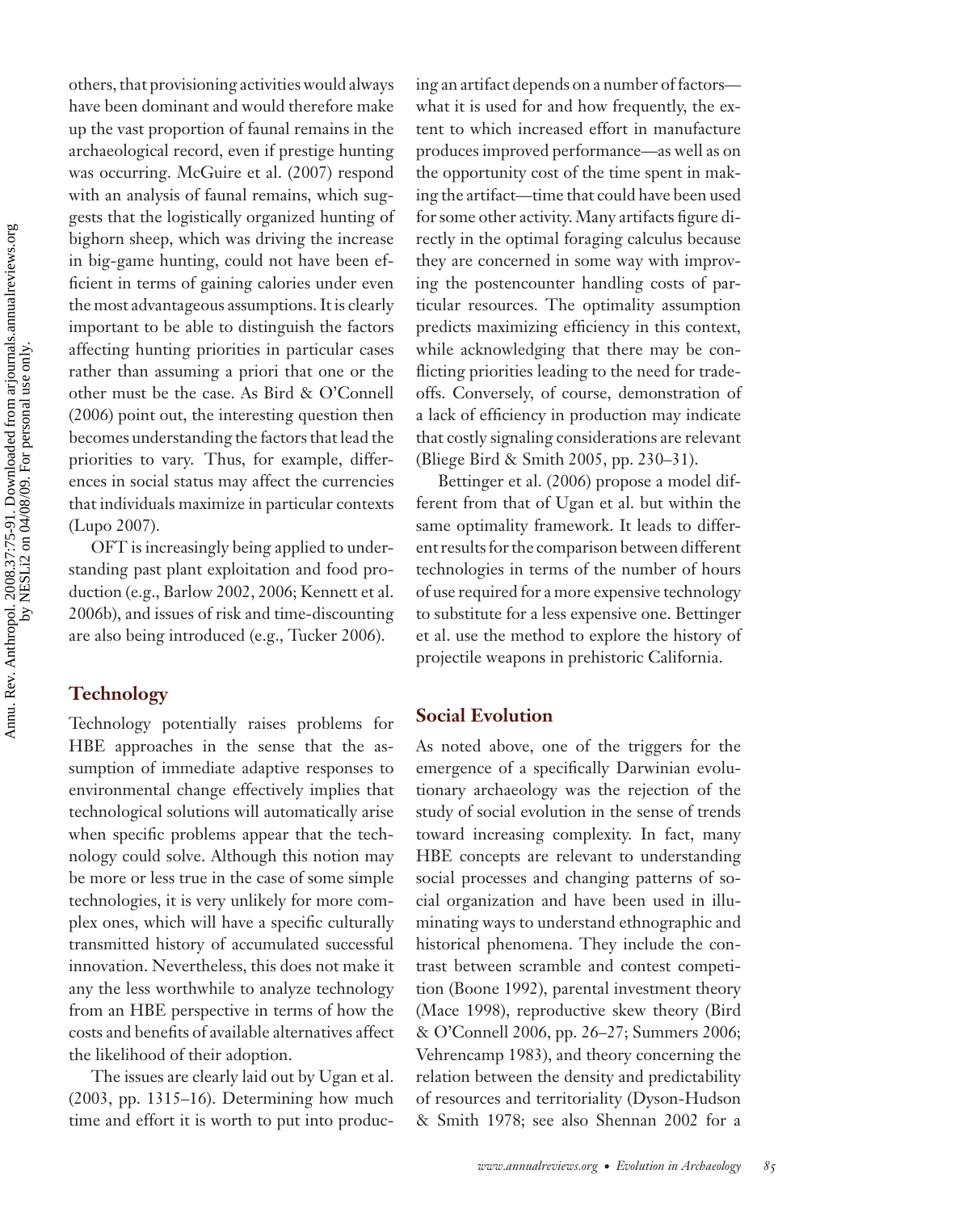general discussion of these and other issues). These theories and their existing applications demonstrate that HBE is not a set of ideas restricted to the analysis of optimal foraging in hunter-gatherer societies but is relevant to a vast range of social processes in societies of all sorts [and is closely akin in many respects to the so-called New Institutional Economics (North 1981)]. These ideas have been much slower to enter the specifically archaeological literature, partly because they raise significant issues about how they can be operationalized in terms of archaeological data, but also because, whereas students of hunter-gatherer foraging behavior very often have a strong background in biological evolution, this is much less the case with students of, for example, state-level complex societies.

One example that has entered the literature is costly signaling theory, as described above; other studies, more wide-ranging in their use of HBE theory, have begun to appear (e.g., Fitzhugh 2003, Kennett 2005). Like Kennett (2005, also Kennett et al. 2006a), Shennan (2007) used the concepts of the "ideal free distribution" and the "ideal despotic distribution" (Fretwell & Lucas 1970, Sutherland 1996) to provide a basis for understanding the consequences of the patch colonization process represented by the spread of farming into Central Europe. The ideal free distribution proposes that, as new areas are colonized, individuals occupy the resource patch that gives them the best returns. As more individuals occupy the patch, the returns to each individual decline to the point that the returns to an individual from the best patch are no better than those from the next best patch, which has no occupants. Once the returns from both patches are equal, they will be occupied indiscriminately until population growth reaches the point at which an equal benefit can be gained by occupying a still worse patch, and the process is repeated. When there is territoriality, however, the situation is different. Here the ideal despotic distribution applies. The first individual occupying the area can select the best territory in the best patch. Subsequent individuals settling there do not affect

the first arrival but have to take the next best territory, and so on, until there comes a point at which the next settler will do just as well by taking the best territory in the next best patch. Subsequent individuals will then take territories in either patch where the territories are equally suitable. In contrast to the ideal free distribution, where new settlers decrease the mean return for everybody, including those who arrived first, in the case of the ideal despotic distribution, the returns depend on the order of settlement so that the initial settlers of the best territory in the patch will do best.

In the case of the expansion of farmers into Central Europe, the first to arrive at favorable settlement patches settled in the best locations; indeed, the founding settlements almost invariably remained the most important ones. Individual microregions filled up relatively rapidly, as the detailed local data make clear. Cemeteries came into existence to represent an ancestral claim to territory in the face of increasing competition as local carrying capacities were reached. Isotope analyses point to the emergence of patrilineal corporate groups (e.g., Bentley et al. 2002). One can postulate that over time the senior line of the lineage in a given patch would have maintained control of the prime location and its territory and is represented archaeologically by the larger houses in the founding settlements. The junior branches, however, would be in increasingly inferior positions and would have relatively little option to go elsewhere (Vehrencamp 1983), hence the increasing number of smaller houses in the settlements.

In the later occupation phases of many settlement microregions, ditched and/or palisaded enclosures appeared. These may have been ritual and/or defensive, but they represent the emergence of a new type of social institution integrating large numbers of people. Once institutions emerged that integrated larger numbers of people into a cooperating unit that could be more successful in competition than groups not integrated in this way, other groups had little option but to copy them if they wished to avoid potentially disastrous consequences.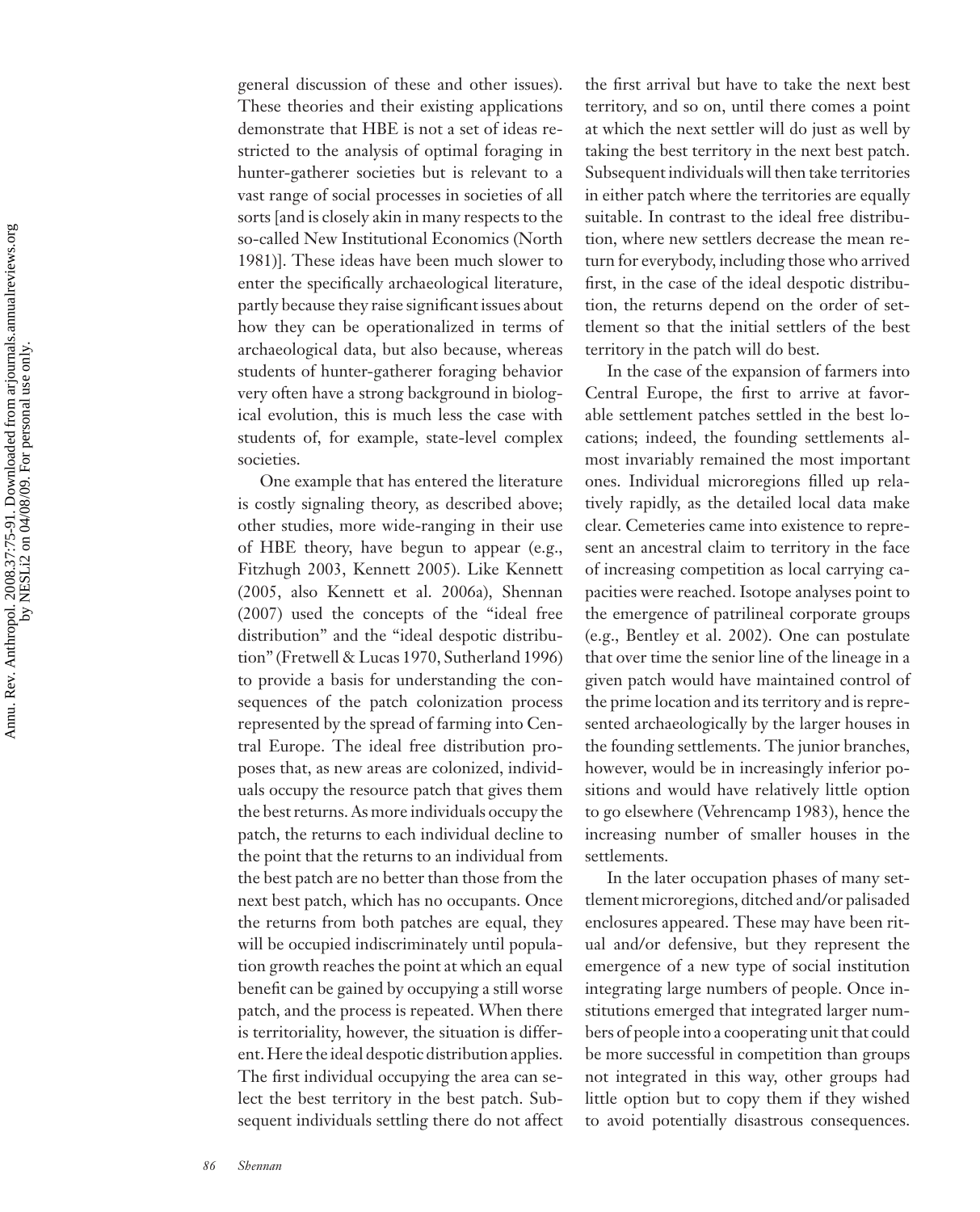The nature of those disastrous consequences is indicated by the evidence for massacres occurring at this time; the evidence for large numbers of dead—more than 60 in one case—points to a large number of attackers. This situation may be seen as a prisoner's dilemma. The fates of individual households would have become increasingly dependent on those of the larger entities of which they became a part (Read & LeBlanc 2003). Not adopting this new form of organization was not an option at the local level, but at the global level it might have been better for all concerned if it had not occurred, in the sense that the conditions of life deteriorated with the appearance of warfare; the extent of exchange, visible in the materials making up lithic assemblages, declined drastically and so too did population, leading to regional abandonment in some places.

One could argue that what has been presented is no more than a plausible scenario described in evolutionary terms. Nevertheless, the model provides a strong set of naturalselection-based predictions about the kinds of things that happen during colonization and population-expansion processes, and the available archaeological evidence corresponds closely to the predictions. Others who have not adopted an HBE framework have interpreted the settlement and social patterns of these colonizing farmers in ways that are similar to those outlined above (e.g., van der Velde 1990), so the description is not simply a circular consequence of the framework and models adopted.

#### **FUTURE DEVELOPMENTS**

Developments in all areas of evolutionary archaeology will continue, but two key areas may be identified: comparing and testing in specific cases the predictions of HBE approaches with those of DIT perspectives in which culture

plays a significant explanatory role, and especially developing and testing social evolutionary hypotheses involving the sorts of mechanisms outlined above. Indeed, the number of different theoretical models and hypotheses framed within a Darwinian perspective available in the literature, usually on the basis of evolutionary game theory and often making evolutionary psychology assumptions, is now almost overwhelming. Many such studies refer more or less in passing to archaeological evidence, make assumptions about prehistoric states of affairs on the basis of ethnographic generalizations, or have archaeological consequences that have not been explored. It is only possible to give one example here.

Many of the most important current debates in evolutionary social science concern the emergence of human altruism and large-scale cooperation. Some (e.g., Henrich 2004) depend on cultural group selection. Others propose very different mechanisms. Choi & Bowles (2007), for example, have developed a model of what they call parochial altruism and warfare, which shows that altruism to the members of one's own group and hostility to nongroup members could evolve if such attitudes contributed to the group's success in warfare and the parochial attitudes actually encouraged intergroup conflict. Their simulations show that in conditions such as those that were likely relevant to late Pleistocene societies, neither altruism nor parochialism could have been successful on their own, but they could have prevailed jointly by encouraging intergroup warfare.

It remains to be seen how much archaeology will contribute to such debates. As always, the extent to which it can do so depends on archaeologists' ability to identify and characterize variation in the archaeological record in relevant ways that lead to the development and testing of causal hypotheses.

#### **DISCLOSURE STATEMENT**

The author is not aware of any biases that might be perceived as affecting the objectivity of this review.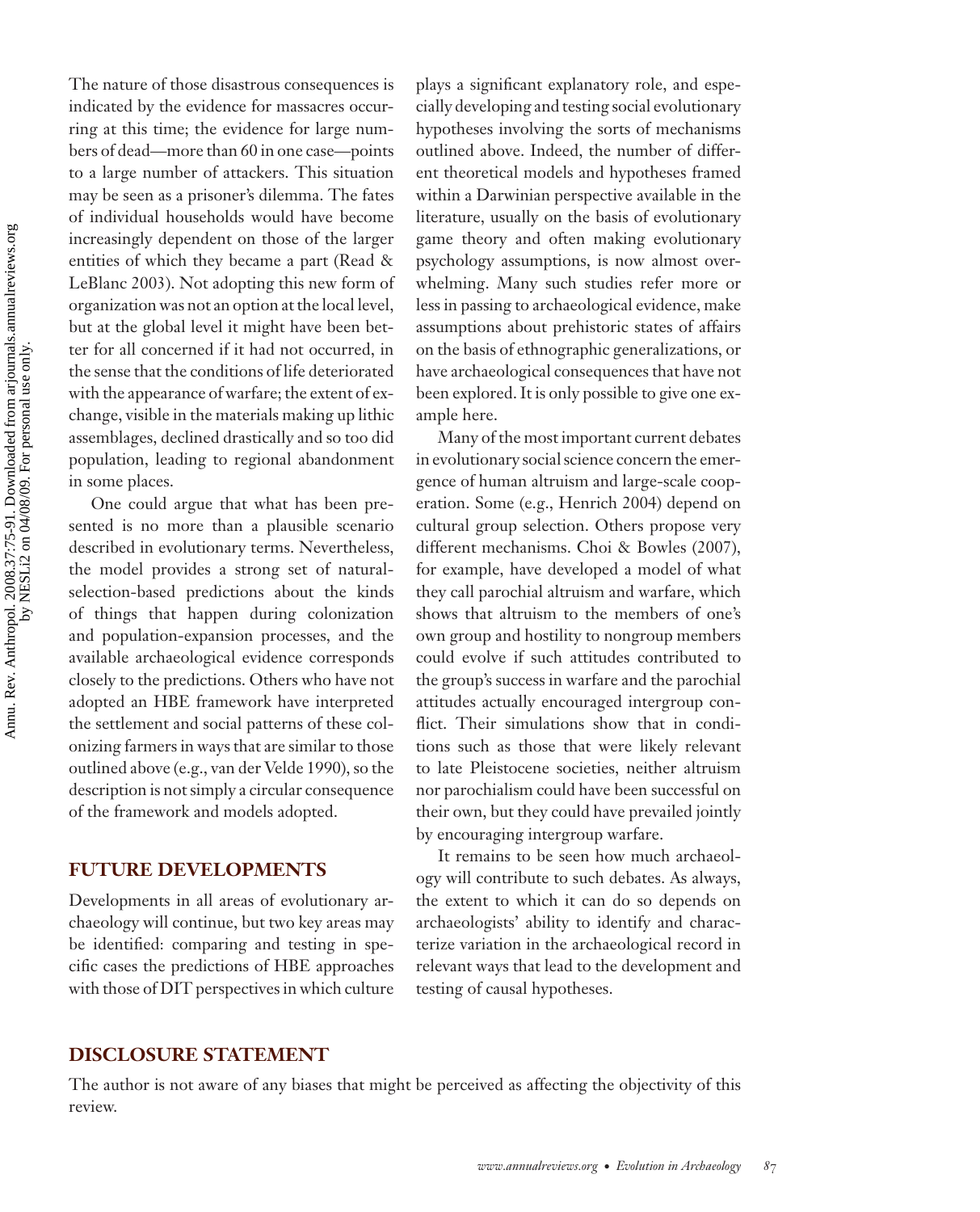#### **ACKNOWLEDGMENTS**

I thank Lucia Nagib for comments on an earlier draft and acknowledge the inspiration provided by my colleagues in the AHRC Center for the Evolution of Cultural Diversity.

#### **LITERATURE CITED**

Aunger R, ed. 2000. *Darwinizing Culture: The Status of Memetics as a Science*. Oxford: Oxford Univ. Press Bamforth DB. 2002. Evidence and metaphor in evolutionary archaeology. *Am. Antiq.* 67:435–52

- Barlow KR. 2002. Predicting maize agriculture among the Fremont: an economic comparison of farming and foraging in the American Southwest. *Am. Antiq.* 67:65–88
- Barlow KR. 2006. A formal model for predicting agriculture among the Fremont. See Kennett & Winterhalder 2006, pp. 87–102
- Bellwood P. 2001. Early agriculturalist population diasporas? Farming, languages and genes. *Annu. Rev. Anthropol.* 30:181–207
- Bentley RA, Hahn MW, Shennan SJ. 2004. Random drift and culture change. *Proc. R. Soc. London B* 271:1443– 50
- Bentley RA, Lipo C, Maschner HDG, Marler B. 2008. Darwinian archaeologies. See Bentley et al. 2008, pp. 109–30
- Bentley RA, Maschner HDG. 2008. Complexity theory. See Bentley et al. 2008, pp. 245–70
- Bentley RA, Maschner HDG, Chippindale C, eds. 2008. *Handbook of Archaeological Theories*. Lanham, MD: Altamira
- Bentley RA, Price TD, Lüning J, Gronenborn D, Wahl J, et al. 2002. Human migration in early neolithic Europe. *Curr. Anthropol.* 43:799–804
- Bettinger RL, Eerkens J. 1999. Point typologies, cultural transmission, and the spread of bow-and-arrow technology in the prehistoric Great Basin. *Am. Antiq.* 64:231–42
- Bettinger RL, Winterhalder B, McElreath R. 2006. A simple model of technological intensification. *J. Archaeol. Sci.* 33:538–45
- Bird DW, O'Connell JF. 2006. Behavioral ecology and archaeology. *J. Archaeol. Res.* 14:143–88
- Bliege Bird R, Smith EA. 2005. Signaling theory, strategic interaction, and symbolic capital. *Curr. Anthropol.* 46:221–48
- Boone JL. 1992. Competition, conflict and development of social hierarchies. See Smith & Winterhalder 1992a, pp. 301–38
- Boone JL, Smith EA. 1998. Is it evolution yet? A critique of evolutionary archaeology.*Curr. Anthropol.* 39:S141– 74
- Borgerhoff Mulder M. 2001. Using phylogenetically based comparative methods in anthropology: more questions than answers. *Evol. Anthropol.* 10:99–111
- Boyd R, Borgerhoff-Mulder M, Durham WH, Richerson PJ. 1997. Are cultural phylogenies possible? In *Human By Nature*, ed. P Weingart, SD Mitchell, PJ Richerson, S Maasen, pp. 355–86. Mahwah, NJ: Erlbaum
- Boyd R, Richerson PJ. 1985. *Culture and the Evolutionary Process*. Chicago: Univ. Chicago Press
- Broughton JM. 1994. Declines in mammalian foraging efficiency during the late Holocene, San Francisco Bay, California. *J. Anthropol. Archaeol.* 13:371–401
- Broughton JM. 1997. Widening diet breadth, declining foraging efficiency, and prehistoric harvest pressure: ichthyofaunal evidence from the Emeryville Shellmound, California. *Antiquity* 71:845–62
- Bryant D, Filimon F, Gray RD. 2005. Untangling our past: languages, trees, splits and networks. In *The Evolution of Cultural Diversity: A Phylogenetic Approach*, ed. R Mace, CJ Holden, SJ Shennan, pp. 67–83. London: UCL Press
- Burger J, Kirchner M, Bramanti B, Haak W, Thomas MG. 2007. Absence of the lactase-persistence-associated allele in early Neolithic Europeans. *Proc. Natl. Acad. Sci. USA* 104:3736–41
- Butler VL. 2000. Resource depression on the Northwest Coast of North America. *Antiquity* 74:649–61
- Byers DA, Broughton JM. 2004. Holocene environmental change, artiodactyl abundances, and human hunting strategies in the Great Basin. *Am. Antiq.* 69:235–56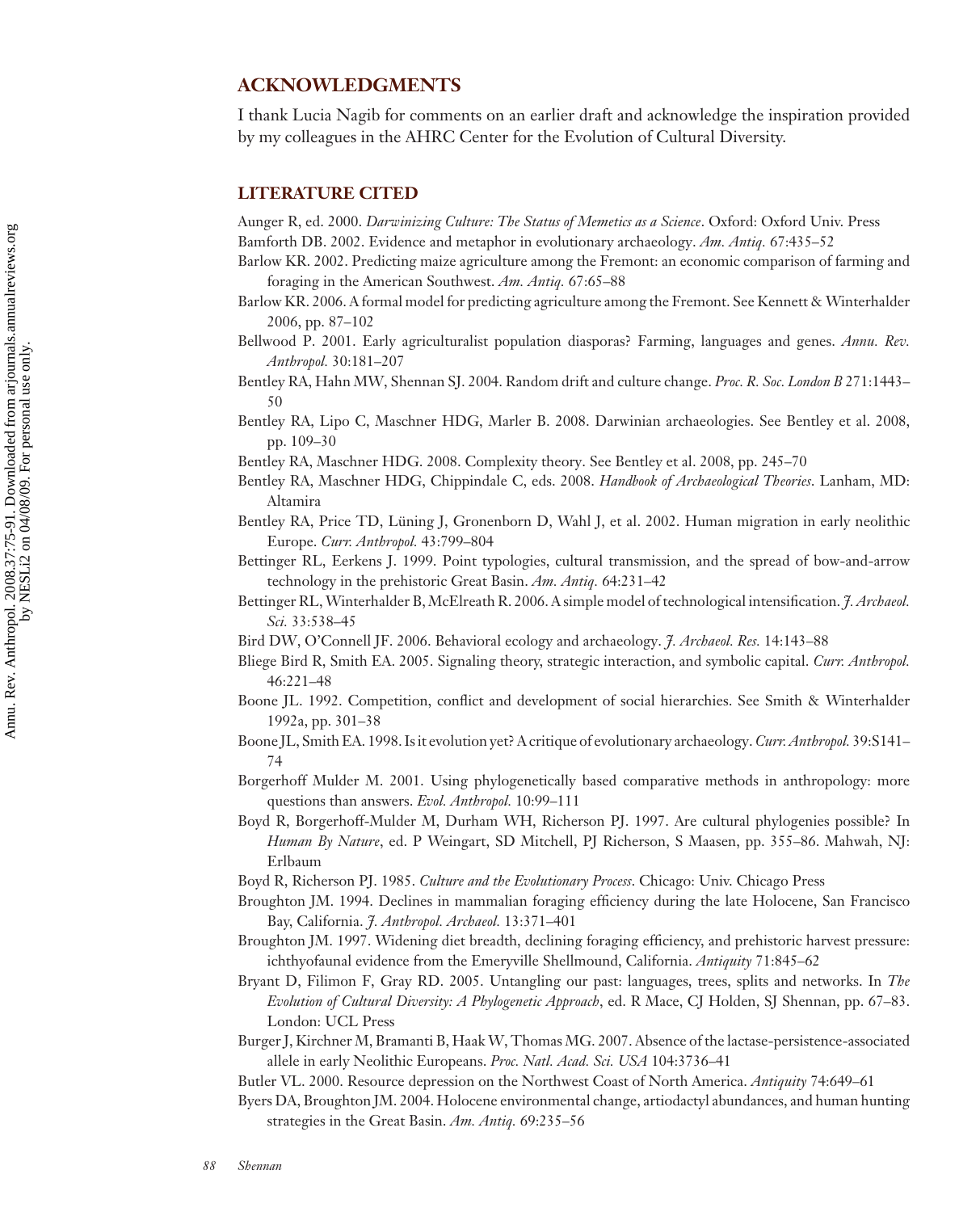- Annu. Rev. Anthropol. 2008.37:75-91. Downloaded from arjournals.annualreviews.org<br>by NESLi2 on 04/08/09. For personal use only. Annu. Rev. Anthropol. 2008.37:75-91. Downloaded from arjournals.annualreviews.org by NESLi2 on 04/08/09. For personal use only.
- Cavalli-Sforza LL, Feldman MW. 1981. *Cultural Transmission and Evolution: A Quantitative Approach*. Princeton, NJ: Princeton Univ. Press
- Choi JK, Bowles S. 2007. The evolution of parochial altruism and war. *Science* 318:636–40
- Codding BF, Jones TL. 2007. Man the showoff? Or the ascendance of a just-so story: a comment on recent applications of costly signalling theory in American archaeology. *Am. Antiq.* 72:349–57
- Collard M, Shennan SJ, Buchanan B, Bentley RA. 2008. Evolutionary biological methods and cultural data. See Bentley et al. 2008, pp. 203–23
- Coward F, Shennan SJ, Colledge S, Conolly J, Collard M. 2008. The spread of Neolithic plant economies from the Near East to Northwest Europe: a phylogenetic analysis. *J. Archaeol. Sci.* 35:42–56
- Cronk L, Chagnon N, Irons W, eds. 2000. *Adaptation and Human Behavior*. New York: Aldine de Gruyter
- Darwent J, O'Brien M. 2006. Using cladistics to construct lineages of projectile points from northeastern Missouri. See Lipo et al. 2006, pp. 185–208
- Dunbar R, Barrett L, eds. 2007. *Handbook of Evolutionary Psychology*. Oxford: Oxford Univ. Press
- Dunnell RC. 1978. Style and function: a fundamental dichotomy. *Am. Antiq.* 43:192–202
- Dunnell RC. 1980. Evolutionary theory and archaeology. *Adv. Archaeol. Method Theory* 3:35–99
- Durham WH. 1991. *Coevolution: Genes, Culture and Human Diversity*. Stanford, CA: Stanford Univ. Press
- Dyson-Hudson R, Smith EA. 1978. Human territoriality: an ecological reassessment. *Am. Anthropol.* 80:21–41
- Eerkens J, Bettinger RL, McElreath R. 2006. Cultural transmission, phylogenetics and the archaeological record. See Lipo et al. 2006, pp. 169–84
- Eerkens JW, Lipo CP. 2005. Cultural transmission, copying errors, and the generation of variation in material culture in the archaeological record. *J. Anthropol. Archaeol.* 24:316–34
- Eerkens JW, Lipo CP. 2007. Cultural transmission theory and the archaeological record: providing context to understanding variation and temporal changes in material culture. *J. Archaeol. Res.* 15:239–74
- Fitzhugh B. 2003. *The Evolution of Complex Hunter-Gatherers: Archaeological Evidence from the North Pacific*. New York: Plenum
- Foley R, Lahr M. 1997. Mode 3 technologies and the evolution of modern humans. *Camb. Archaeol. J.* 7:3–36
- Fracchia J, Lewontin RC. 1999. Does culture evolve? *Hist. Theory Theme Issue* 38:52–78
- Fracchia J, Lewontin RC. 2005. The price of metaphor. *Hist. Theory* 44:14–29
- Fretwell SD, Lucas HL Jr. 1970. On territorial behavior and other factors influencing habitat distribution in birds: I. theoretical development. *Acta Biotheoretica* 19:16–36
- Gray RD, Atkinson QD. 2003. Language-tree divergence times support the Anatolian theory of Indo-European origin. *Nature* 426:435–39
- Gray RD, Greenhill SJ, Ross RM. 2008. The pleasures and perils of Darwinizing culture (with phylogenies). *Biol. Theory* 2(4):In press
- Gray RD, Jordan FM. 2000. Language trees support the express-train sequence of Austronesian expansion. *Nature* 405:1052–55
- Harmon MJ, VanPool TL, Leonard RD, VanPool CS, Salter LA. 2006. Reconstructing the flow of information across time and space: a phylogenetic analysis of ceramic traditions from Prehispanic western and northern Mexico and the American southwest. See Lipo et al. 2006, pp. 209–30
- Hawkes K. 1991. Showing off: tests of an hypothesis about men's foraging goals. *Ethology Sociobiol.* 12:29–54
- Henrich J. 2004. Cultural group selection, coevolutionary processes and large-scale cooperation. *J. Econ. Behav. Organ.* 53:3–35
- Hildebrandt WR, McGuire KR. 2002. The ascendance of hunting during the California Middle Archaic: an evolutionary perspective. *Am. Antiq.* 67:231–56
- Kaplan HS, Hill K. 1992. The evolutionary ecology of food acquisition. See Smith & Winterhalder 1992a, pp. 167–202
- Kennett DJ. 2005. *The Island Chumash: Behavioral Ecology of a Maritime Society*. Berkeley: Univ. Calif. Press
- Kennett DJ, Anderson A, Winterhalder B. 2006a. The ideal free distribution, food production and the colonization of Oceania. See Kennett & Winterhalder 2006, pp. 265–88
- Kennett DJ, Voorhies B, Martorana D. 2006b. An ecological model for the origin of maize-based food production on the Pacific coast of southern Mexico. See Kennett & Winterhalder 2006, pp. 103–36
- Kennett DJ, Winterhalder B, eds. 2006. *Behavioral Ecology and the Transition to Agriculture*. Berkeley: Univ. Calif. Press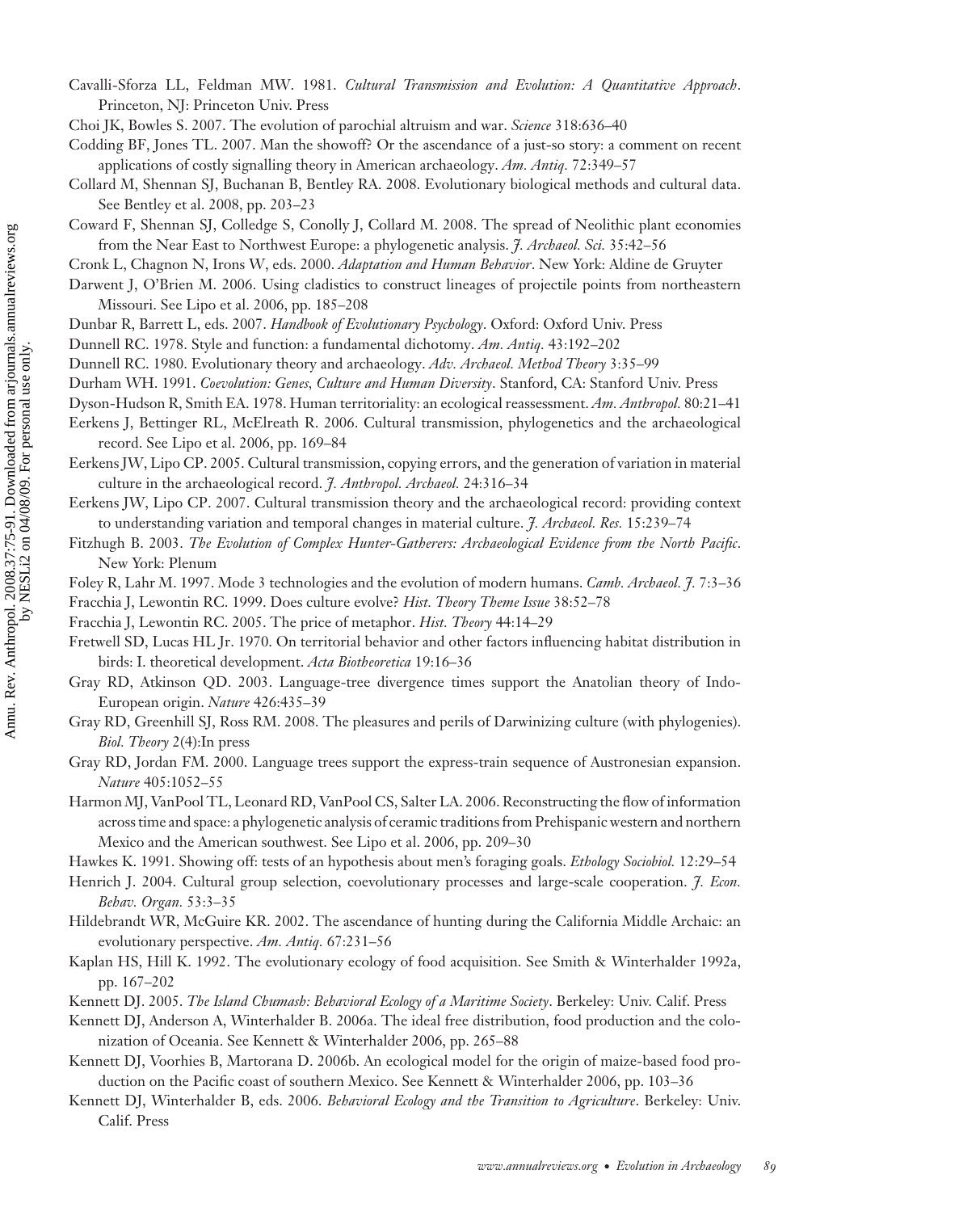Kirch P, Green RC. 2001. *Hawaiki, Ancestral Polynesia: An Essay in Historical Anthropology*. Cambridge, UK: Cambridge Univ. Press

Kohler TA, VanBuskirk S, Ruscavage-Barz S. 2004. Vessels and villages: evidence for conformist transmission in early village aggregations on the Pajarito Plateau, New Mexico. *J. Anthropol. Archaeol.* 23:100–18

Lipo CP. 2006. The resolution of cultural phylogenies using graphs. See Lipo et al. 2006, pp. 89–108

- Lipo CP, O'Brien MJ, Collard M, Shennan SJ, eds. 2006. *Mapping Our Ancestors: Phylogenetic Approaches in Anthropology and Prehistory*. New Brunswick, NJ: AldineTransaction
- Lupo KD. 2007. Evolutionary foraging models in zooarchaeological analysis: recent applications and future challenges. *J. Archaeol. Res.* 15:143–89
- Lyman RL, O'Brien MJ. 1998. The goals of evolutionary archaeology: history and explanation. *Curr. Anthropol.* 39:615–52
- Lyman RL, O'Brien MJ. 2006. Seriation and cladistics: the difference between anagenetic and cladogenetic evolution. See Lipo et al. 2006, pp. 65–88

Mace R. 1998. The coevolution of human fertility and wealth inheritance strategies. *Philos. Trans. R. Soc. London B* 353:389–97

Mace R, Pagel MD. 1994. The comparative method in anthropology. *Curr. Anthropol.* 35:549–64

- Mannino MA, Thomas KD. 2002. Depletion of a resource? The impact of prehistoric human foraging on intertidal mollusk communities and its significance for human settlement, mobility and dispersal. *World Archaeol.* 33:452–74
- McGuire K, Hildebrandt WR. 2005. Re-thinking Great Basin foragers: prestige hunting and costly signaling during the Middle Archaic period. *Am. Antiq.* 70:695–712
- McGuire KR, Hildebrandt WR, Carpenter KL. 2007. Costly signaling and the ascendance of no-can-do archaeology: a reply to Codding and Jones. *Am. Antiq.* 72:358–65
- Mesoudi A, Whiten A, Laland KN. 2006. Towards a unified science of cultural evolution. *Behav. Brain Sci.* 29:329–83
- Metcalfe D, Barlow KR. 1992. A model for exploring the optimal tradeoff between field processing and transport. *Am. Anthropol.* 94:340–56
- Nagaoka L. 2002. Explaining subsistence change in Southern New Zealand using foraging theory models. *World Archaeol.* 34:84–102
- Neff H. 2006. Archaeological-materials characterization as phylogenetic method: the case of Copador pottery from southeastern Mesoamerica. See Lipo et al. 2006, pp. 231–48
- Neiman FD. 1995. Stylistic variation in evolutionary perspective: inferences from decorative diversity and interassemblage disstance in Illinois Woodland ceramic assemblages. *Am. Antiq.* 60:7–36
- Neiman FD. 1997. Conspicuous consumption as wasteful advertising: a Darwinian perspective on spatial patterns in Classic Maya terminal monument dates. In *Rediscovering Darwin: Evolutionary Theory in Archaeological Explanation*, ed. CM Barton, GA Clark, pp. 267–90. Arlington, VA: Am. Anthropol. Assoc.
- North DC. 1981. *Structure and Change in Economic History*. New York: Norton
- Nunn CL, Borgerhoff Mulder M, Langley S. 2006. Comparative methods for studying cultural trait evolution: a simulation study. *Cross-Cultur. Res.* 40:1–33
- O'Brien MJ, Lyman RL. 2000. *Applying Evolutionary Archaeology*. New York: Plenum
- O'Brien MJ, Lyman RL. 2003. *Cladistics and Archaeology*. Salt Lake City: Univ. Utah Press
- Page RD. 2003. *Tangled Trees: Phylogeny, Cospeciation, and Coevolution*. Chicago: Univ. Chicago Press
- Prentiss WC, Chatters JC. 2003. Cultural diversification and decimation in the prehistoric record. *Curr. Anthropol.* 44:33–58
- Ramenofsky AF. 1995. Evolutionary theory and native artifact change in the post contact period. In*Evolutionary Archaeology: Methodological Issues*, ed. PA Telster, pp. 129–47. Tucson: Univ. Ariz. Press

Read DW, LeBlanc SA. 2003. Population growth, carrying capacity, and conflict. *Curr. Anthropol.* 44:59–85

Renfrew C. 1987. *Archaeology and Language: The Puzzle of Indo-European Origins*. London: Cape

Riede F. 2008. Tangled trees: modeling material culture evolution as host-associate co-speciation. In *Pattern and Process in Cultural Evolution*, ed. SJ Shennan. Berkeley: Univ. Calif. Press

Rosenberg M. 1994. Pattern, process and hierarchy in the evolution of culture. *J. Anthropol. Archaeol.* 13:307–40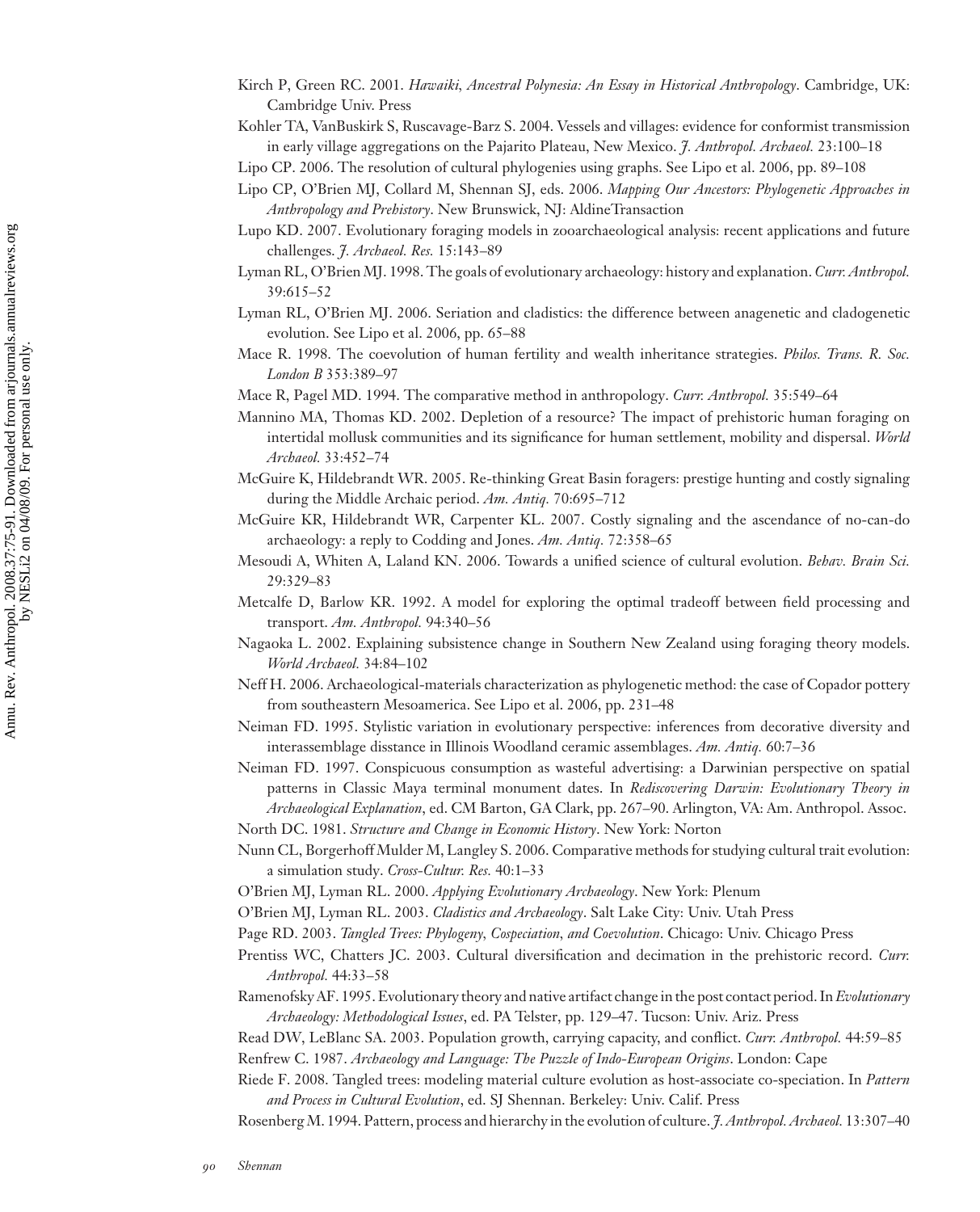- Schibler J. 2004. Kurzfristige Klimaschwankungen aufgrund archäologischer Daten und ihre Auswirkungen auf die prähistorischen Gesellschaften. In *Alpenwelt-Gebirgswelten. Inseln, Brücken, Grenzen. Tagungsbericht und Wissenschaftliche Abhandlungen. 54. Deutscher Geographentag Bern 2003*, ed. W Gamerith, P Messerli, P Meusburger, H Wanner, pp. 87–93. Heidelberg
- Shennan SJ. 2002. *Genes, Memes and Human History: Darwinian Archaeology and Cultural Evolution*. London: Thames and Hudson
- Shennan SJ. 2007. The spread of farming into Central Europe and its consequences: evolutionary models. In *The Model-Based Archaeology of Socionatural Systems*, ed. TA Kohler, SE van der Leeuw, pp. 141–56. Santa Fe, NM: SAR Press
- Shennan SJ, Wilkinson JR. 2001. Ceramic style change and neutral evolution: a case study from Neolithic Europe. *Am. Antiq.* 66:577–93
- Skyrms B. 1996. *Evolution of the Social Contract*. Cambridge, UK: Cambridge Univ. Press
- Smith EA, Winterhalder B, eds. 1992a. *Evolutionary Ecology and Human Behavior*. New York: Aldine de Gruyter
- Smith EA, Winterhalder B. 1992b. Natural selection and decision making: some fundamental principles. See Smith & Winterhalder 1992a, pp. 25–60
- Sperber D. 1996. *Explaining Culture: A Naturalistic Approach*. Oxford: Blackwell
- Stiner MC, Munro ND. 2002. Approaches to prehistoric diet breadth, demography, and prey ranking systems in time and space. *J. Archaeol. Method Theory* 9:181–214
- Stiner MC, Munro ND, Surovell TA. 2000. The tortoise and the hare—small-game use, the broad-spectrum revolution, and paleolithic demography. *Curr. Anthropol.* 41:39–73
- Summers K. 2006. The evolutionary ecology of despotism. *Evol. Hum. Behav.* 26:106–35
- Sutherland WJ. 1996. *From Individual Behaviour to Population Ecology*. Oxford: Oxford Univ. Press
- Tëmkin I, Eldredge N. 2007. Phylogenetics and material cultural evolution. Curr. Anthropol. 48:146-53
- Terrell JE, Hunt TL, Gosden C. 1997. The dimensions of social life in the Pacific: human diversity and the myth of the primitive isolate. *Curr. Anthropol.* 38:155–96
- Tucker B. 2006. A future discounting explanation for the persistence of a mixed foraging-horticulture strategy among the Mikea of Madagascar. See Kennett & Winterhalder 2006, pp. 22–40
- Ugan A. 2005. Does size matter? Body size, mass collecting, and their implications for understanding prehistoric foraging behaviour. *Am. Antiq.* 70:75–90
- Ugan A, Bright J, Rogers A. 2003. When is technology worth the trouble? *J. Archaeol. Sci.* 30:1315–29
- van der Velde P. 1990. Banderamik social inequality—a case study. *Germania* 68:19–38
- Vehrencamp S. 1983. A model for the evolution of despotic versus egalitarian societies. *Anim. Behav.* 31:667–82
- Washburn DK. 2001. Remembering things seen: experimental approaches to the process of information transmittal. *J. Archaeol. Method Theory* 8:67–99
- Winterhalder B, Kennett DJ. 2006. Behavioral ecology and the transition from hunting and gathering to agriculture. See Kennett & Winterhalder 2006, pp. 1–21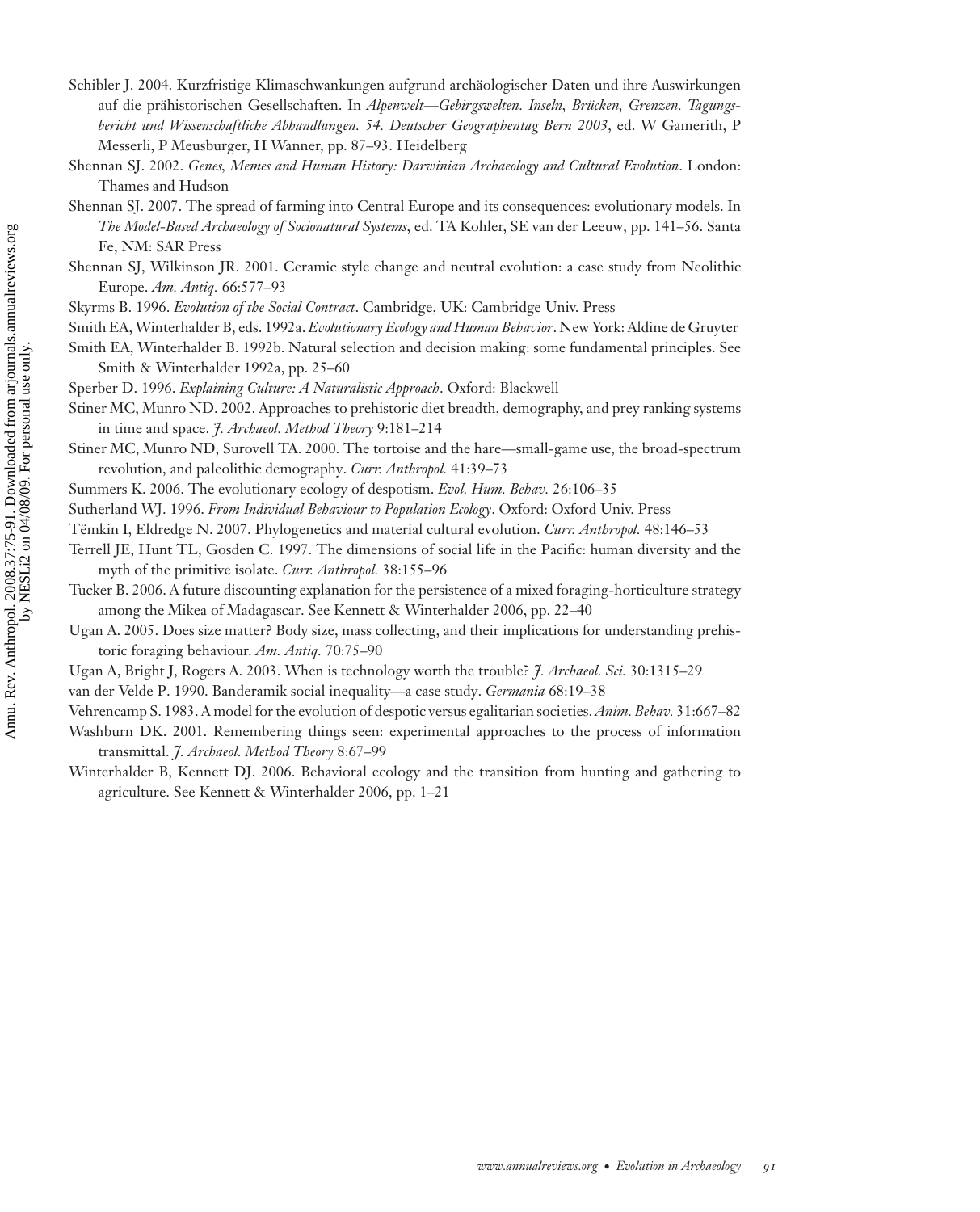## $\mathbf{\hat{R}}$

**Annual Review of Anthropology**

## Contents Volume 37, 2008

# Annu. Rev. Anthropol. 2008.37:75-91. Downloaded from arjournals.amualreviews.org<br>by NESLi2 on 04/08/09. For personal use only. Annu. Rev. Anthropol. 2008.37:75-91. Downloaded from arjournals.annualreviews.org by NESLi2 on 04/08/09. For personal use only.

### **Prefatory Chapter**

| The Human Brain Evolving: A Personal Retrospective                                                      |  |
|---------------------------------------------------------------------------------------------------------|--|
| Archaeology                                                                                             |  |
| Evolution in Archaeology                                                                                |  |
| The Archaeology of Childhood                                                                            |  |
| The Archaeological Evidence for Social Evolution                                                        |  |
| Sexuality Studies in Archaeology                                                                        |  |
| <b>Biological Anthropology</b>                                                                          |  |
| The Effects of Kin on Primate Life Histories                                                            |  |
| Evolutionary Models of Women's Reproductive Functioning                                                 |  |
| Detecting the Genetic Signature of Natural Selection in Human<br>Populations: Models, Methods, and Data |  |
| <b>Linguistics and Communicative Practices</b>                                                          |  |
| Linguistic Anthropology of Education                                                                    |  |
| A Historical Appraisal of Clicks: A Linguistic and Genetic Population<br>Perspective                    |  |